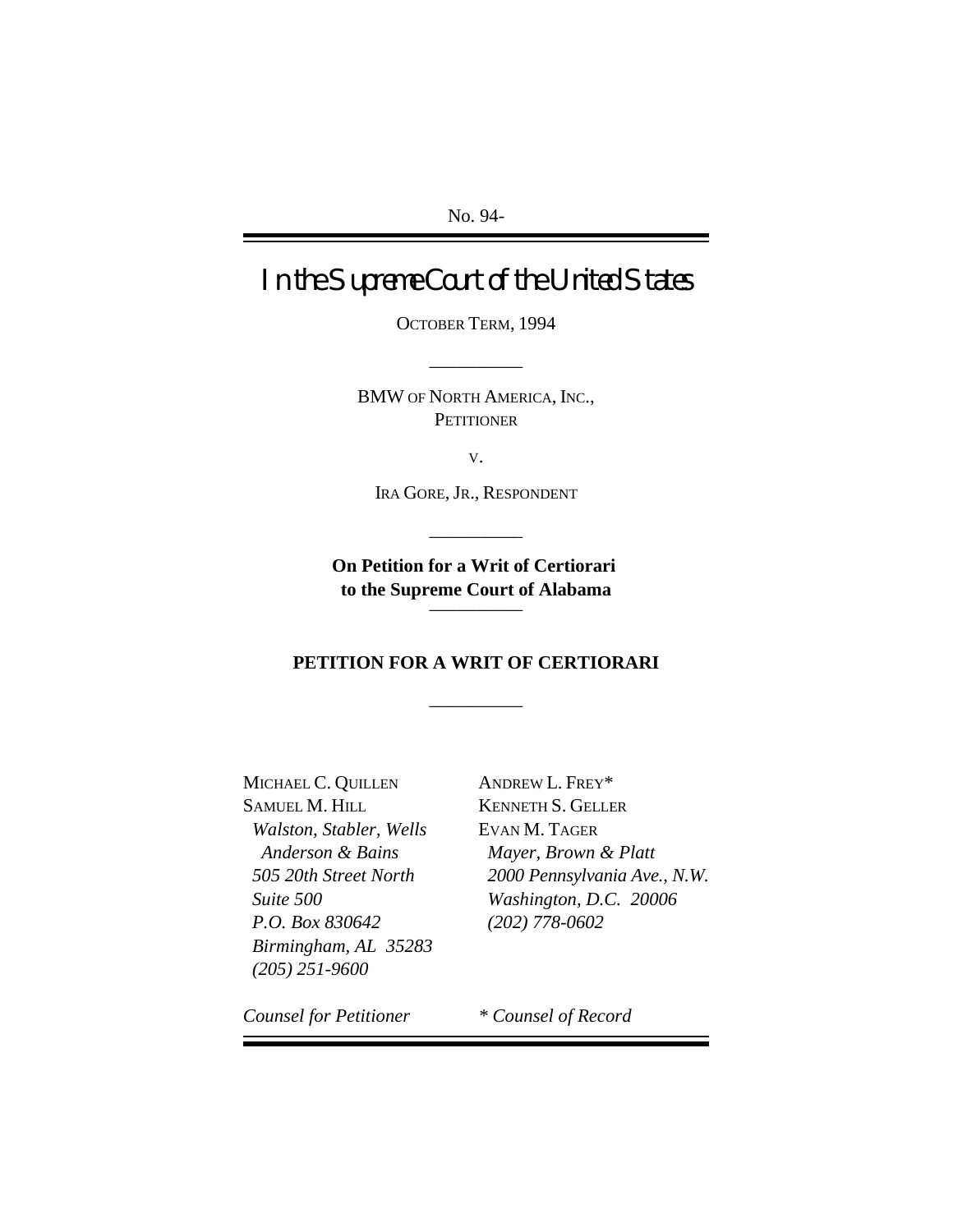### **QUESTIONS PRESENTED**

1. Whether the Alabama Supreme Court, having found that the jury's \$4,000,000 punitive damages verdict unconstitutionally punished petitioner for hundreds of transactions that occurred entirely outside of Alabama, was obligated to provide a meaningful remedy for that constitutional violation.

2. Whether the \$2,000,000 remitted punitive exaction, which is 500 times respondent's compensatory damages, is grossly excessive in violation of the Due Process Clause of the Fourteenth Amendment.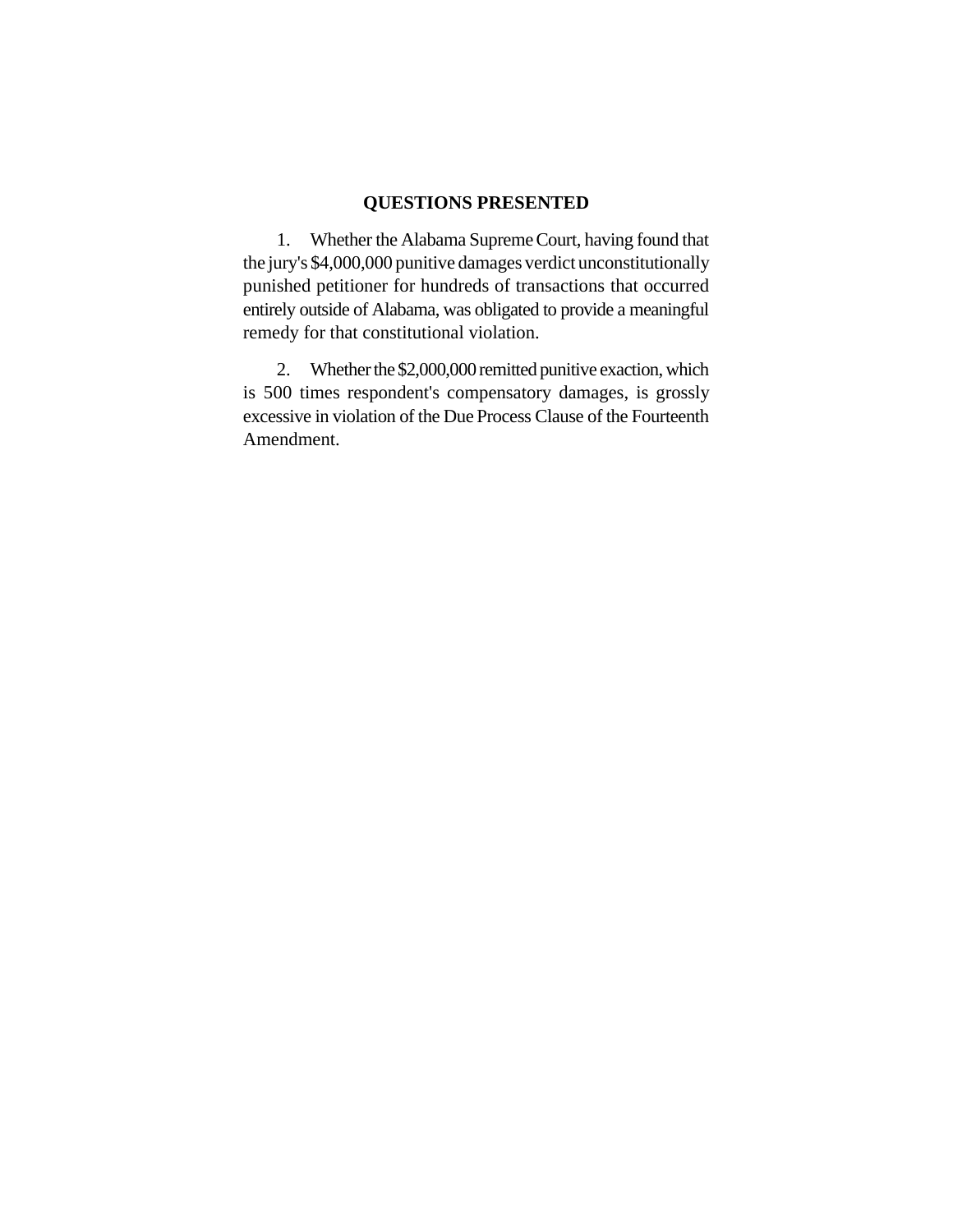### **RULE 29.1 STATEMENT**

Petitioner BMW of North America, Inc. is a wholly-owned indirect subsidiary of Bayerische Motoren Werke, A.G., a German corporation. All of BMW of North America, Inc.'s subsidiaries are wholly-owned.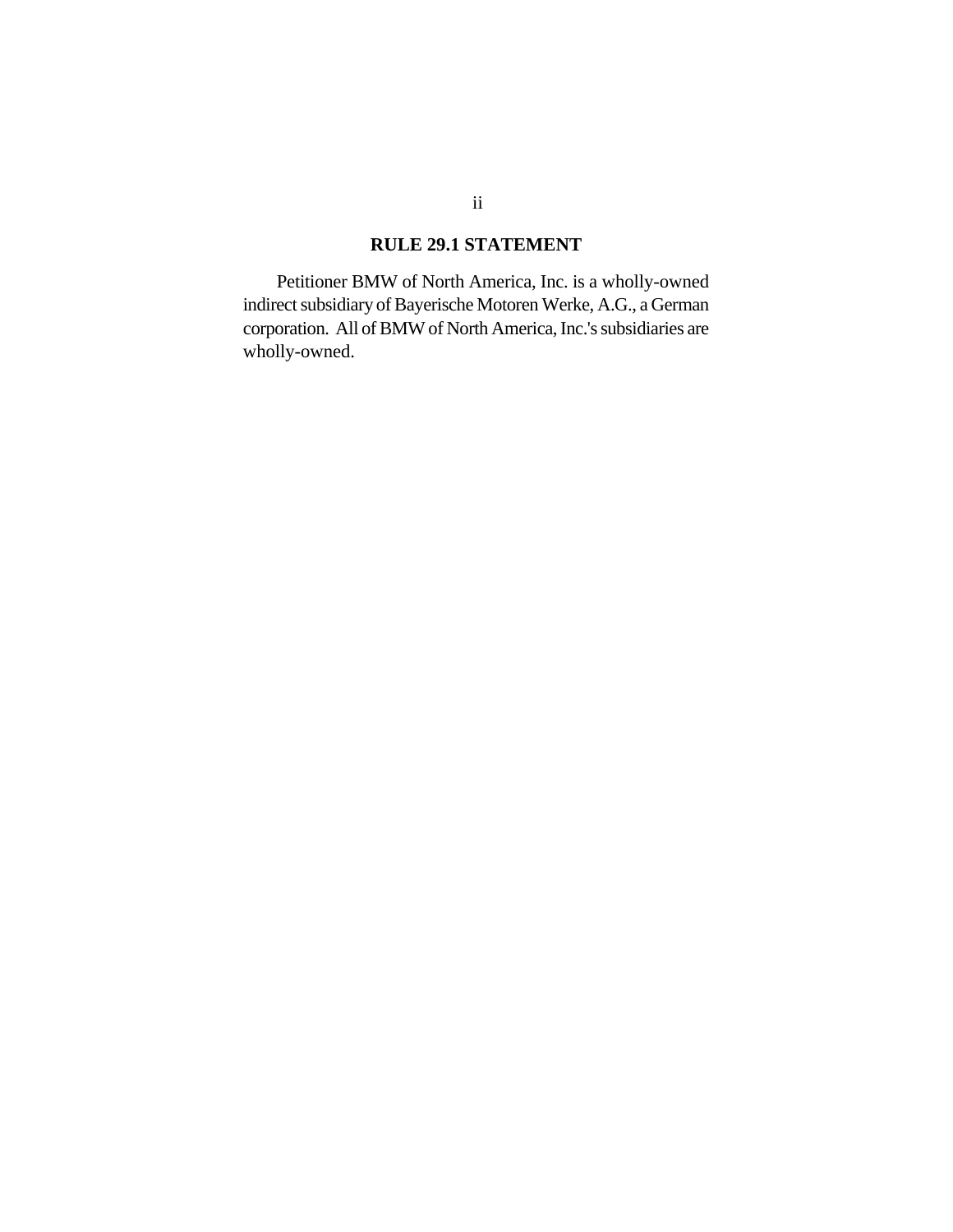# **TABLE OF CONTENTS**

| ×<br>۰. |
|---------|
|---------|

| OPINIONS BELOW<br>$\mathbf{1}$ |                                                                                                                                                 |    |                                                                                                                                                     |                |  |  |
|--------------------------------|-------------------------------------------------------------------------------------------------------------------------------------------------|----|-----------------------------------------------------------------------------------------------------------------------------------------------------|----------------|--|--|
| JURISDICTION                   |                                                                                                                                                 |    |                                                                                                                                                     |                |  |  |
|                                |                                                                                                                                                 |    | CONSTITUTIONAL PROVISION INVOLVED                                                                                                                   | $\overline{2}$ |  |  |
| STATEMENT<br>$\overline{2}$    |                                                                                                                                                 |    |                                                                                                                                                     |                |  |  |
|                                |                                                                                                                                                 |    | REASONS FOR GRANTING THE PETITION                                                                                                                   | 10             |  |  |
| I.                             |                                                                                                                                                 |    | THE ALABAMA SUPREME COURT ABDICATED<br>ITS RESPONSIBILITY TO PROVIDE A REMEDY<br>FOR THE CONSTITUTIONAL VIOLATION                                   | 11             |  |  |
| Π.                             | \$2 MILLION PUNITIVE EXACTION IS<br>THE<br>GROSSLY EXCESSIVE AND THEREFORE VIO-<br>LATES THE SUBSTANTIVE COMPONENT OF THE<br>DUE PROCESS CLAUSE |    |                                                                                                                                                     |                |  |  |
|                                | Several Objective Factors Demonstrate The<br>A.<br>Unreasonableness Of The \$2 Million Exaction In This                                         |    |                                                                                                                                                     |                |  |  |
|                                |                                                                                                                                                 | 1. | The nature of the misconduct                                                                                                                        | 18             |  |  |
|                                |                                                                                                                                                 | 2. | Relationship to the harm or potential harm to the                                                                                                   | 23             |  |  |
|                                |                                                                                                                                                 | 3. | Comparable cases                                                                                                                                    | 24             |  |  |
|                                |                                                                                                                                                 | 4. | Presence or absence of a pattern of mis-                                                                                                            | 25             |  |  |
|                                | <b>B.</b>                                                                                                                                       |    | Lower Courts Charged With The Task Of Reviewing<br>The Size Of Punitive Damages Awards Under The<br>Due Process Clause Are In Need Of Guidance From | 26             |  |  |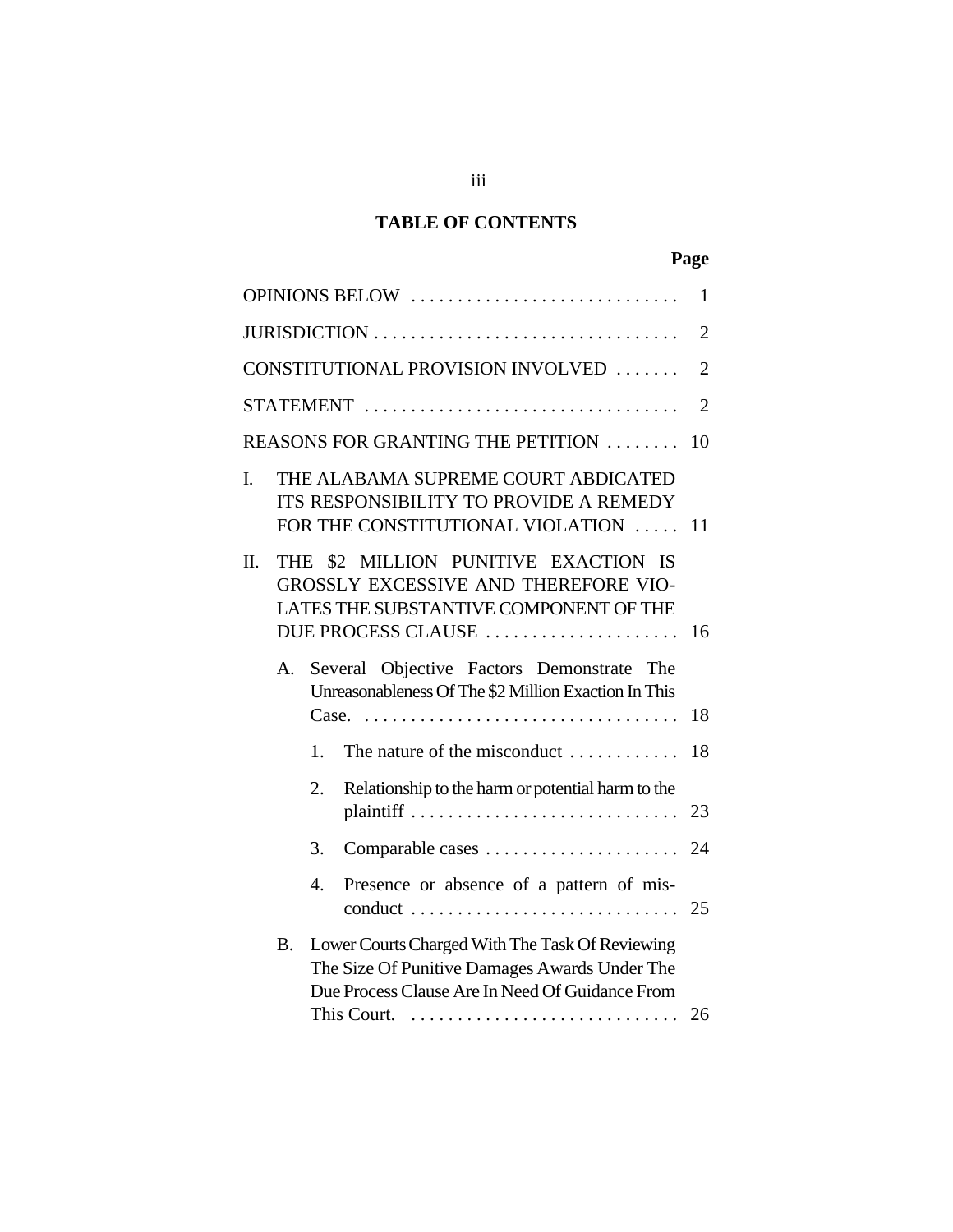|  |  | CONCLUSION |  |
|--|--|------------|--|
|--|--|------------|--|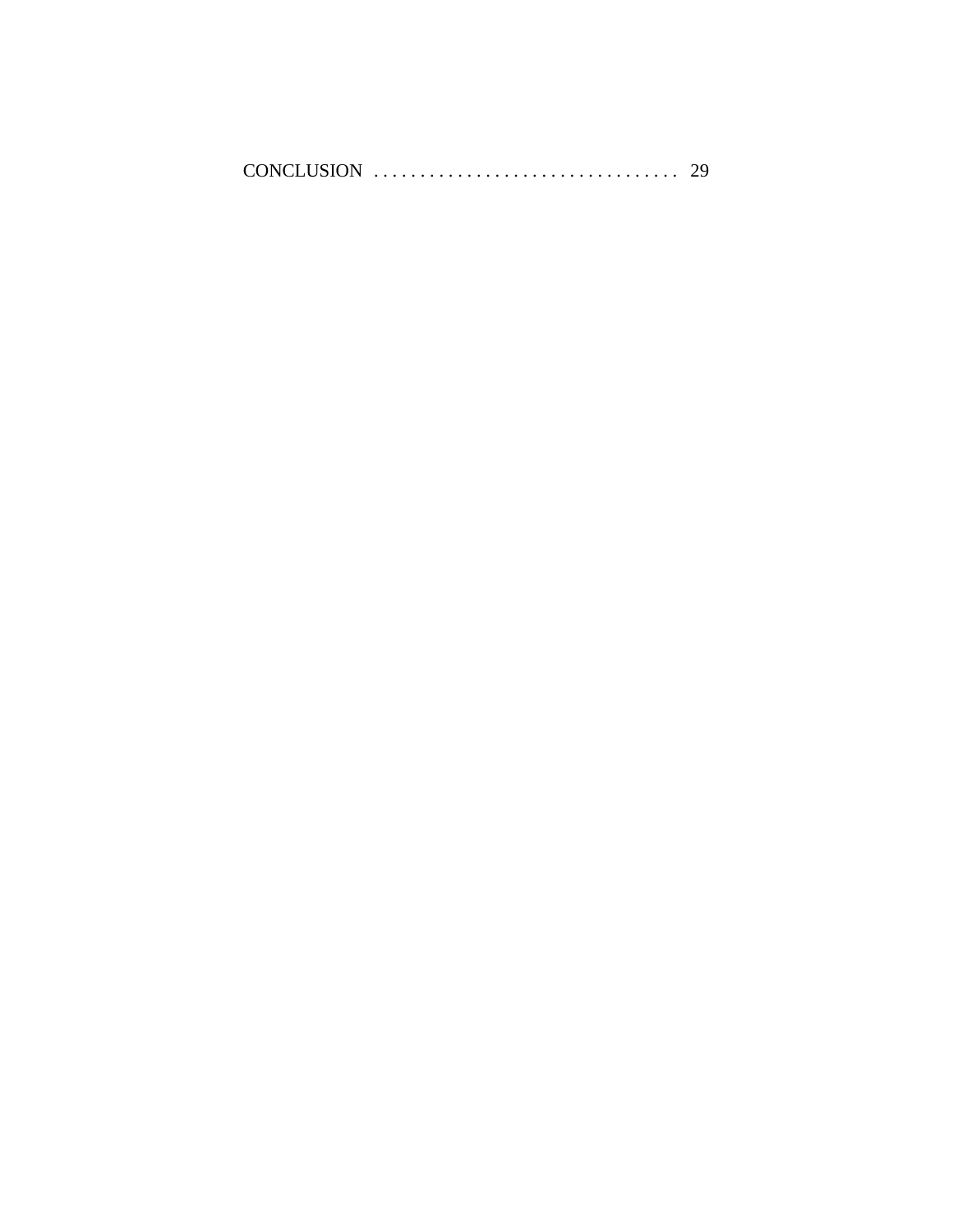# **TABLE OF AUTHORITIES**

[Omitted]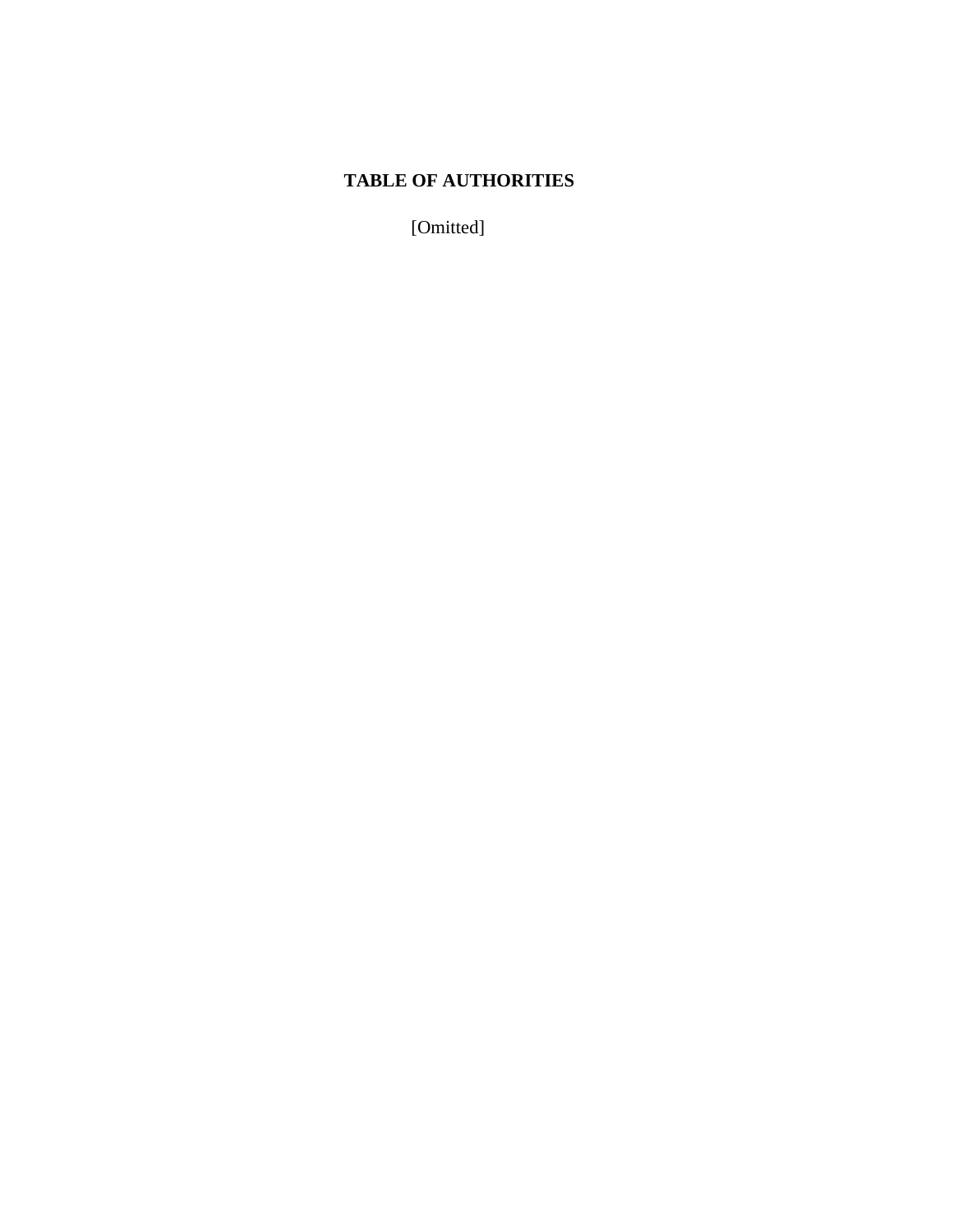# In the Supreme Court of the United States

OCTOBER TERM, 1994

\_\_\_\_\_\_\_\_\_\_

No. 94-

BMW OF NORTH AMERICA, INC., **PETITIONER** 

V.

IRA GORE, JR., RESPONDENT

\_\_\_\_\_\_\_\_\_\_

**On Petition for a Writ of Certiorari to the Supreme Court of Alabama**

### **PETITION FOR A WRIT OF CERTIORARI**

\_\_\_\_\_\_\_\_\_\_

\_\_\_\_\_\_\_\_\_\_

Petitioner BMW of North America, Inc. (BMW) respectfully petitions for a writ of certiorari to review the judgment of the Supreme Court of Alabama in this case.

### **OPINIONS BELOW**

The opinion of the Supreme Court of Alabama (App., *infra*, 1a-26a) is not yet reported. The order of the Circuit Court of Jefferson County denying petitioner'spost-trial motions (App.,*infra*, 27a-30a) is unreported.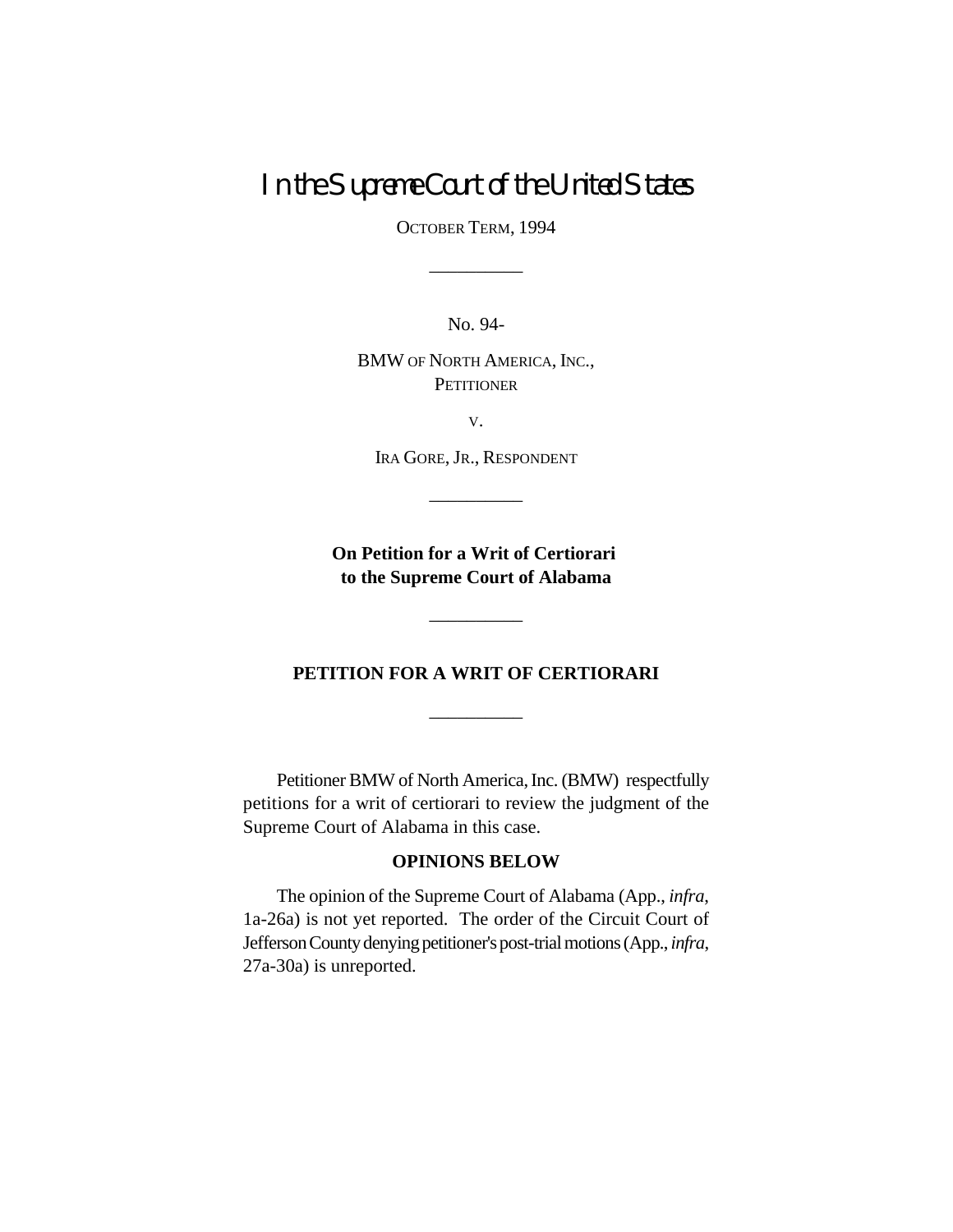#### **JURISDICTION**

The Alabama Supreme Court issued an opinion in this case on October 29, 1993. Timely applications for rehearing were submitted by both parties on November 12, 1993 and November 19, 1993. On August 19, 1994, the Alabama Supreme Court withdrew its opinion dated October 29, 1993, denied the applications for rehearing, and issued a substituted opinion. The certificate of judgment of affirmance (App., *infra*, 31a-32a) was issued on September 9, 1994. The jurisdiction of this Court is invoked under 28 U.S.C. § 1257(a).

#### **CONSTITUTIONAL PROVISION INVOLVED**

The Fourteenth Amendment to the U.S. Constitution provides in relevant part: "nor shall any State deprive any person of life, liberty, or property, without due process of law \* \* \*."

### **STATEMENT**

In their journey from the assembly line to the dealer's showroom, automobiles occasionally experience minor damage requiring repair or refinishing. The question then naturally arises whether, or in what circumstances, the fact of repair or refinishing should be disclosed. A growing number of states have undertaken to answer this question by statute or regulation. At present, the vast majority of states to legislate on the subject require disclosure only of repairs or refinishing costing more than 3% (or some higher percentage) of the manufacturers suggested retail price ("MSRP"). See note 12, *infra*. Thus, for instance, the Alabama statute (which was enacted after the events in this case) provides that the failure of a manufacturer or distributor to give notice of repairs costing less than the greater of \$500 or 3% of MSRP is not a deceptive trade practice and "shall not constitute a material misrepresentation or omission of fact." Ala. Code  $\S$  8-19-5(22)(c).

At the time relevant to this case, BMW had a disclosure threshold that was functionally identical to the one subsequently enacted by the Alabama Legislature. Pursuant to that threshold, it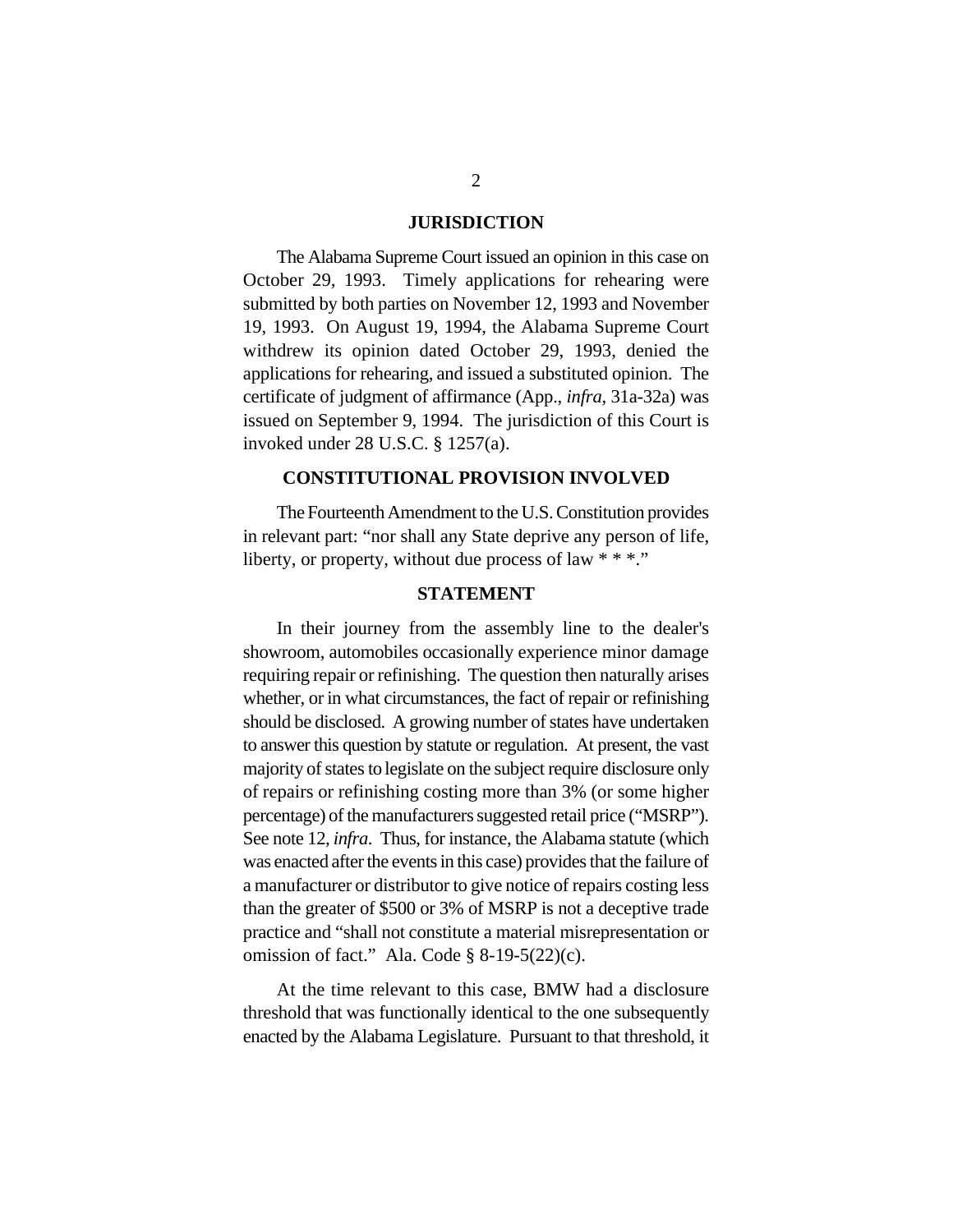did not disclose that it had performed \$601 worth of refinishing on the \$40,000 BMW 535i ultimately purchased by Dr. Ira Gore.

Dr. Gore drove his 535i for nine months without noticing anything unusual about his automobile's surface. When he learned that the car had been refinished, however, Dr. Gore immediately sued for fraudulent suppression of material facts and received a jury verdict of \$4,000 in compensatory damages and \$4 million in punitive damages. The jury arrived at the \$4 million penalty by multiplying the supposed diminution in the value of Dr. Gore's car (\$4,000) by the total number of cars BMW had refinished and sold throughout the United States over a ten-year period (approximately 1,000). App., *infra*, 16a; R. 585-586, 812-813.<sup>1</sup>

The Alabama Supreme Court acknowledged that the jury had unconstitutionally punished BMW for hundreds of transactions that occurred entirely outside of Alabama — and, indeed, that may have been entirely lawful where they occurred. Instead of fashioning a remedy that redressed this constitutional violation, however, the court merely cut the punitive damages in half under its usual test for determining whether a punitive verdict is excessive. The \$2 million punishment left standing by the Alabama Supreme Court remains a staggering 500 times Dr. Gore's compensatory damages. BMW seeks review of the Alabama Supreme Court's decision, which constitutes a blatant violation of its rights under the Due Process Clause.

1. *The BMW Quality Control Process.* Bayerische Motoren Werke, A.G. (BMW AG) manufactures automobiles in Germany. R. 471. BMW purchases newly manufactured vehicles from BMW AG, imports them into the United States, and prepares those cars for distribution and sale throughout the United States. R. 471, 530-531, 538-539.

 $\overline{ }$ <sup>1</sup> The designation "R.  $\overline{ }$ " refers to the Reporter's Transcript of the trial below.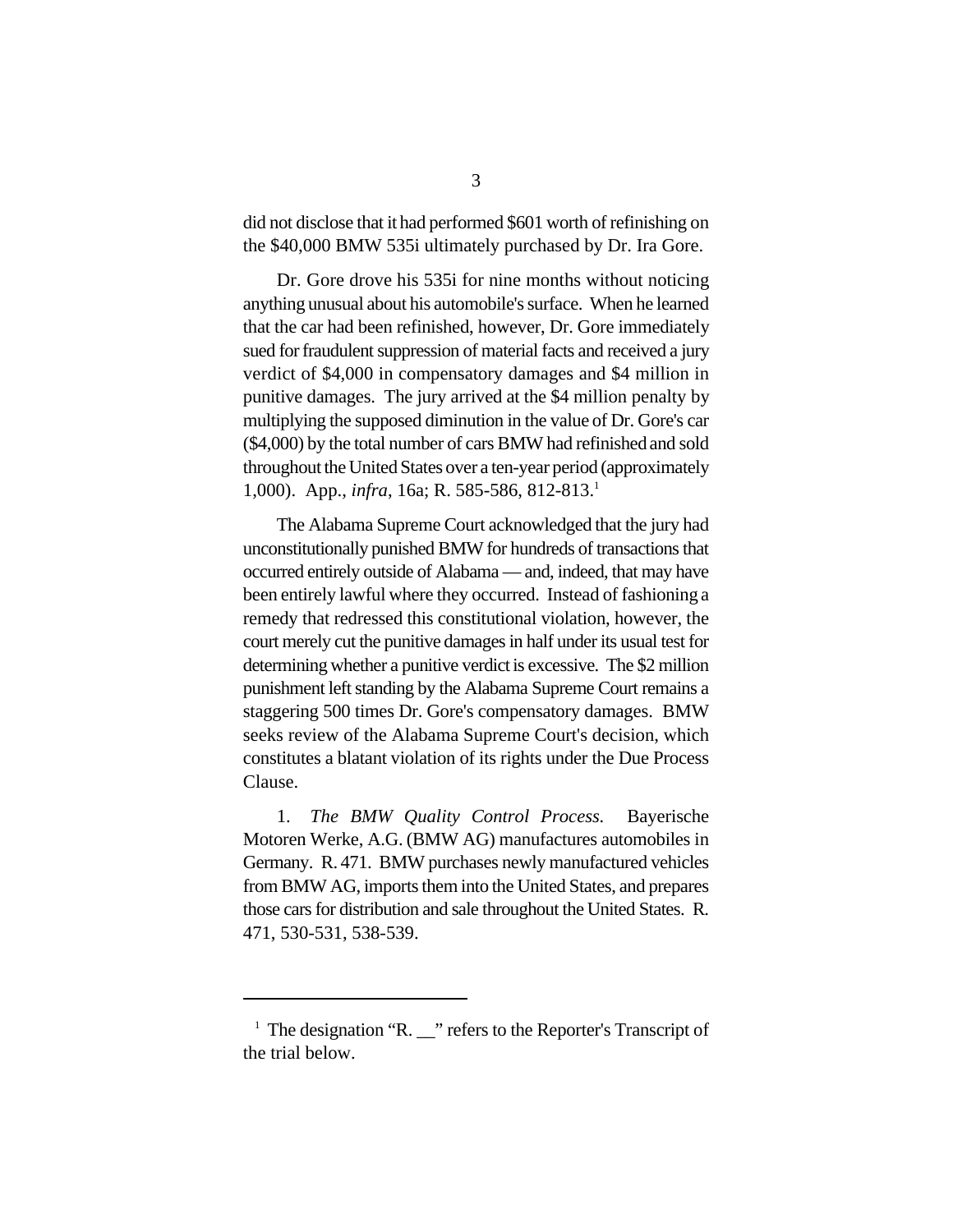Occasionally the finish of a vehicle suffers damage between the time the vehicle rolls off the assembly line in Germany and the time it arrives in the United States. The damage could be dents or scratches that occur during the trans-Atlantic voyage (R. 473, 476, 480-481), or it could be blemishes caused by environmental conditions, such as acid rain (R. 478-481).

When newly manufactured automobiles arrive in the United States, their first stop is one of BMW's vehicle preparation centers (VPCs). The VPCs are staffed by technicians (who have been trained to factory standards) and are stocked with the same equipment found in BMW AG's factories in Germany. R. 482, 483, 699-700, 735-737, 784. At the VPCs, the vehicles are prepared for delivery to dealers and inspected for transportation damage as well as any imperfections that may have been missed by BMW AG. R. 472-474, 476, 530-531, 538-539, 646, 650-651.

If a vehicle has been damaged or is otherwise flawed, it is returned to factory quality at the VPC (or, in some instances not pertinent here, at the facility of an independent contractor under the supervision of BMW employees). R. 474, 477, 479, 529-530, 651, 653, 677, 743-744. Refinishing takes place in a specially designed paint booth, in which the paint is applied and baked until hard. R. 652-653. The paint booth provides constant air filtration to minimize the presence of dust in the painting area. R. 652, 732- 734, 742, 756. The booth also contains controls for regulation of heat and humidity levels. R. 675-676, 734.

The refinishing process involves numerous steps and qualitymaximizing safeguards, including a sophisticated sanding process to remove imperfections in the paint's surface without damaging the protective undercoatings that had been applied at the factory, a multi-step cleaning process to ensure a smooth finish, and the application of paint to the affected surfaces. R. 652-653, 719-726, 739-742. BMW does not merely repaint the spots that had sustained damage; instead, it repaints the entirety of any panel that has some damage or noticeable imperfection. R. 676-677, 762- 763. After the paint has dried, the refinished vehicle is inspected to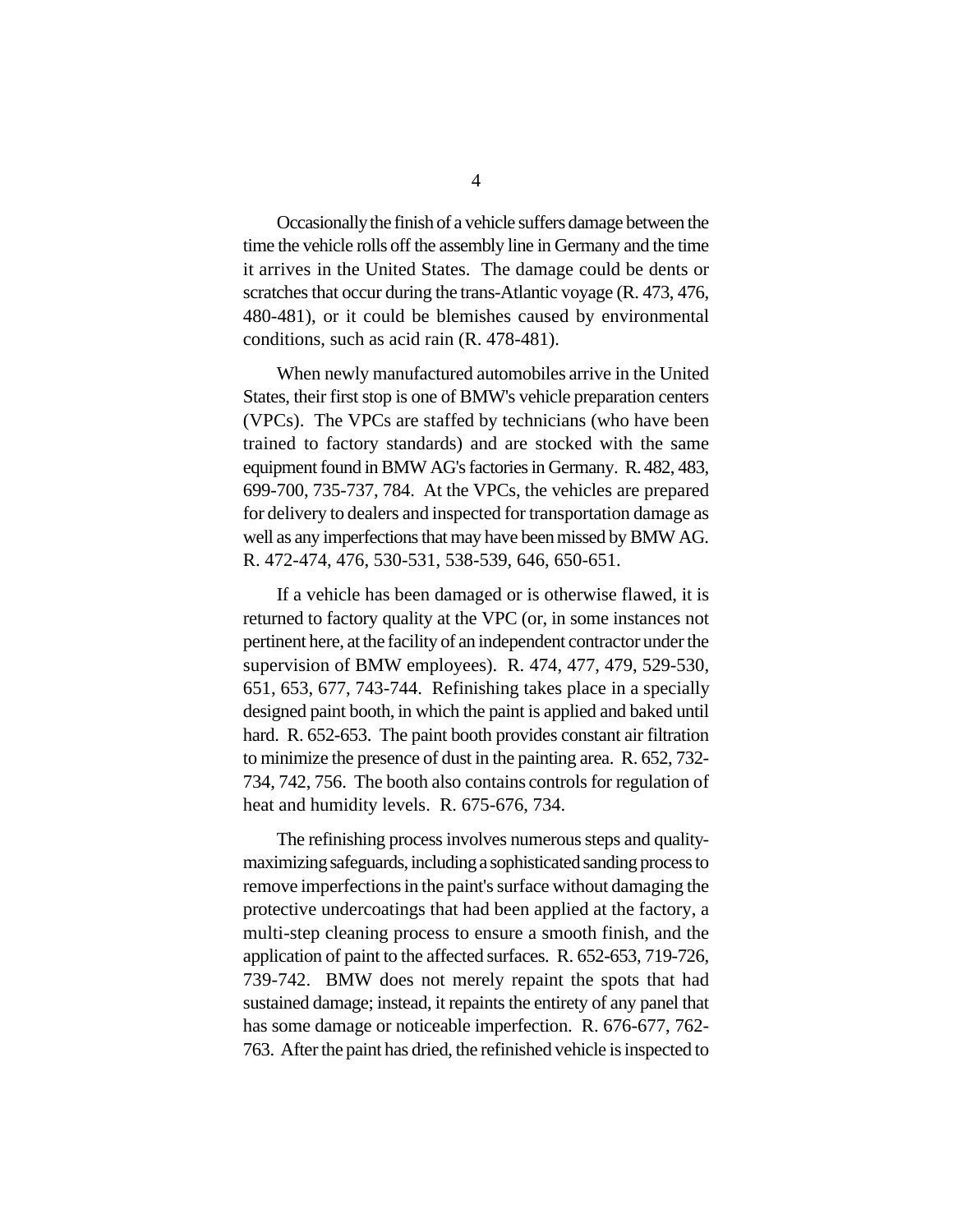ensure proper gloss and texture and the absence of imperfections. R. 656-657. The refinishing process is essentially identical to that used by BMW AG in Germany when it detects an imperfection in a car's finish as it comes off the assembly line. R. 552, 651, 661, 680- 681, 734, 735-737, 744, 760.

2. *BMW's Disclosure Policy.* During the period relevant to this case, BMWhad a formal policy relating to vehicles that required refinishing or repairs upon arrival in the United States. If the cost of the repairs exceeded 3% of MSRP, the vehicle would be placed into company service and driven for up to six months or ten thousand miles. R. 508-510, 532. BMW then would sell it to a dealer at auction as a used vehicle, with whatever disclosures were required by applicable law. R. 532-533, 986.

If the cost of VPC repairs performed on a vehicle did not exceed 3% of the vehicle's MSRP, however, BMW considered the car to be new and sold it to a dealer without disclosure of the repairs. R. 502-503.<sup>2</sup> The policy was adopted in 1983 to satisfy the strictest of the various state statutes then in effect governing disclosure of repairs performed by the manufacturer or distributor prior to sale to a dealer. R. 970-971, 980.<sup>3</sup>

<sup>&</sup>lt;sup>2</sup> Nonetheless, BMW kept track of such repairs and disclosed the exact type of repairs performed upon a particular vehicle if requested to do so by either a dealer or a customer. R. 306-307, 498, 501, 502, 535.

<sup>&</sup>lt;sup>3</sup> At the time it adopted the policy (and subsequently), BMW was confronted with a patchwork of state disclosure requirements. Some states required disclosure of repairs exceeding 3% of MSRP and others required disclosure of repairs only if they exceeded 6% of MSRP. Among these, some states required disclosure by dealers and others required disclosure by manufacturers. Many of the statutes permitted the entity with the disclosure obligation to exclude from the calculation the cost of glass, tires, bumpers, and welded (continued...)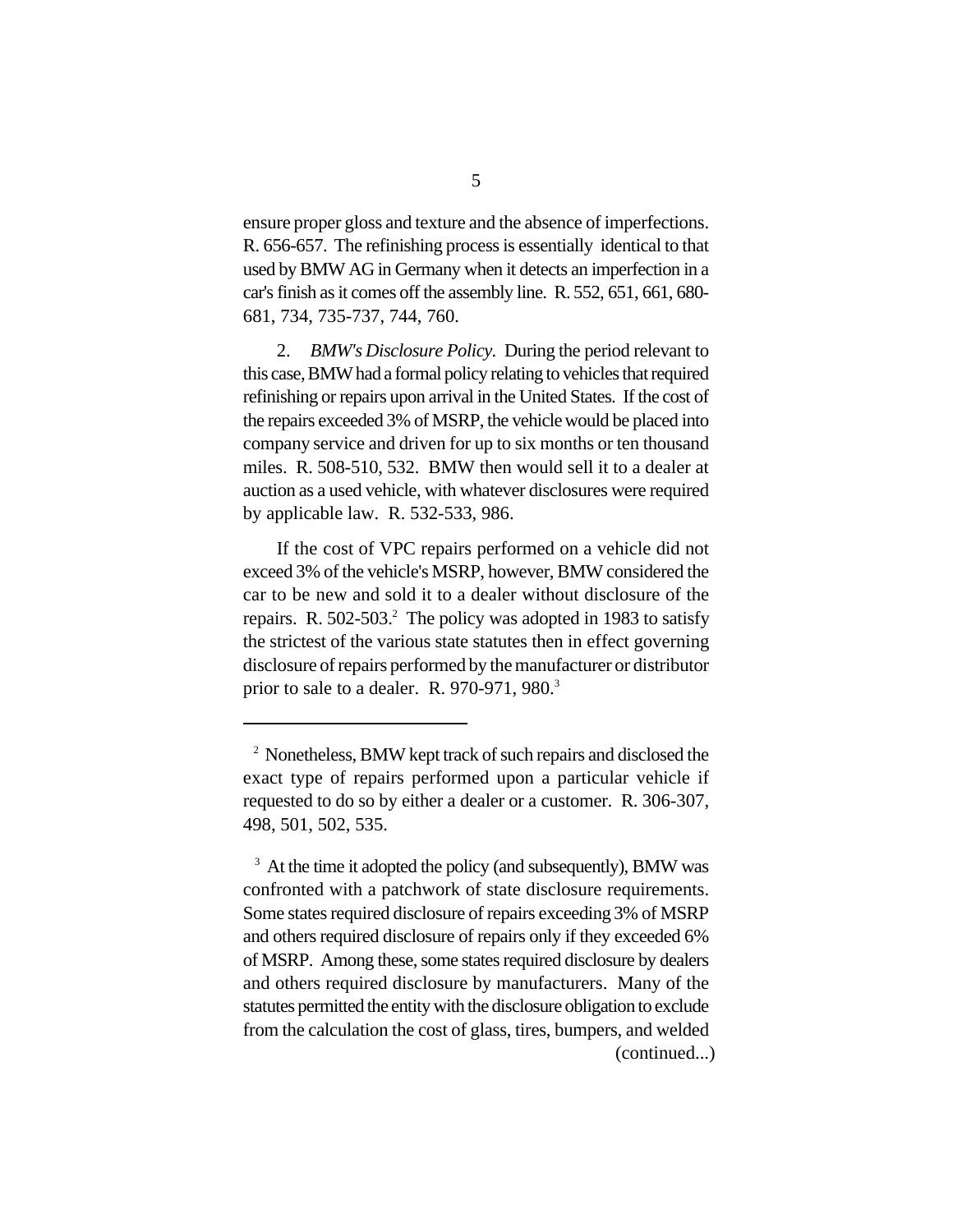3. *The Events Leading Up To This Case.* In January 1990, Ira Gore, a medical doctor specializing in oncology, purchased a 1990 BMW 535i from German Auto in Birmingham, Alabama, for \$40,750.88. App., *infra*, 3a. Dr. Gore drove his car for approximately nine months before taking it to Slick Finish, an independent automobile detailing shop. *Ibid*. He was not dissatisfied with the car's overall appearance; nor had he noticed any problems with, or flaws in, the car's paint. *Ibid*. He simply wanted to make the car look snazzier than it normally would appear. *Ibid*. The proprietor of the detailing shop, Leonard Slick, informed Dr. Gore that his car had been repainted. *Ibid*.

It turned out that the automobile purchased by Dr. Gore had sustained superficial paint damage (presumed by the parties to be the result of acid rain) and that the horizontal surfaces had been refinished at the VPC in Brunswick, Georgia. App., *infra*, 3a; R. 526, 554. In keeping with its nationwide policy, BMW had not disclosed the repairs to German Auto because the cost of those repairs — \$601 — wassubstantially less than 3% of the MSRP for the vehicle. App., *infra*, 3a.

4. *Proceedings Below.* Dr. Gore never contacted BMW to complain about the refinishing or to ask for any kind of recompense. R. 357, 375-376. Instead, he simply filed suit in Alabama state court. The complaint alleged that BMW's failure to disclose to Dr. Gore that it had performed some refinishing on his vehicle prior to selling it to German Auto constituted fraud, suppression, and breach of contract.

At trial, it was undisputed that the only flaw in the refinishing of Dr. Gore's car was a three or four-inch tape line on the rear fender

 $3$  (...continued)

parts. R. 970. To simplify matters, BMW adopted the 3% threshold without exception for any kind of parts — *i.e.*, the strictest statutory requirement then in existence — as its nationwide policy. R. 980.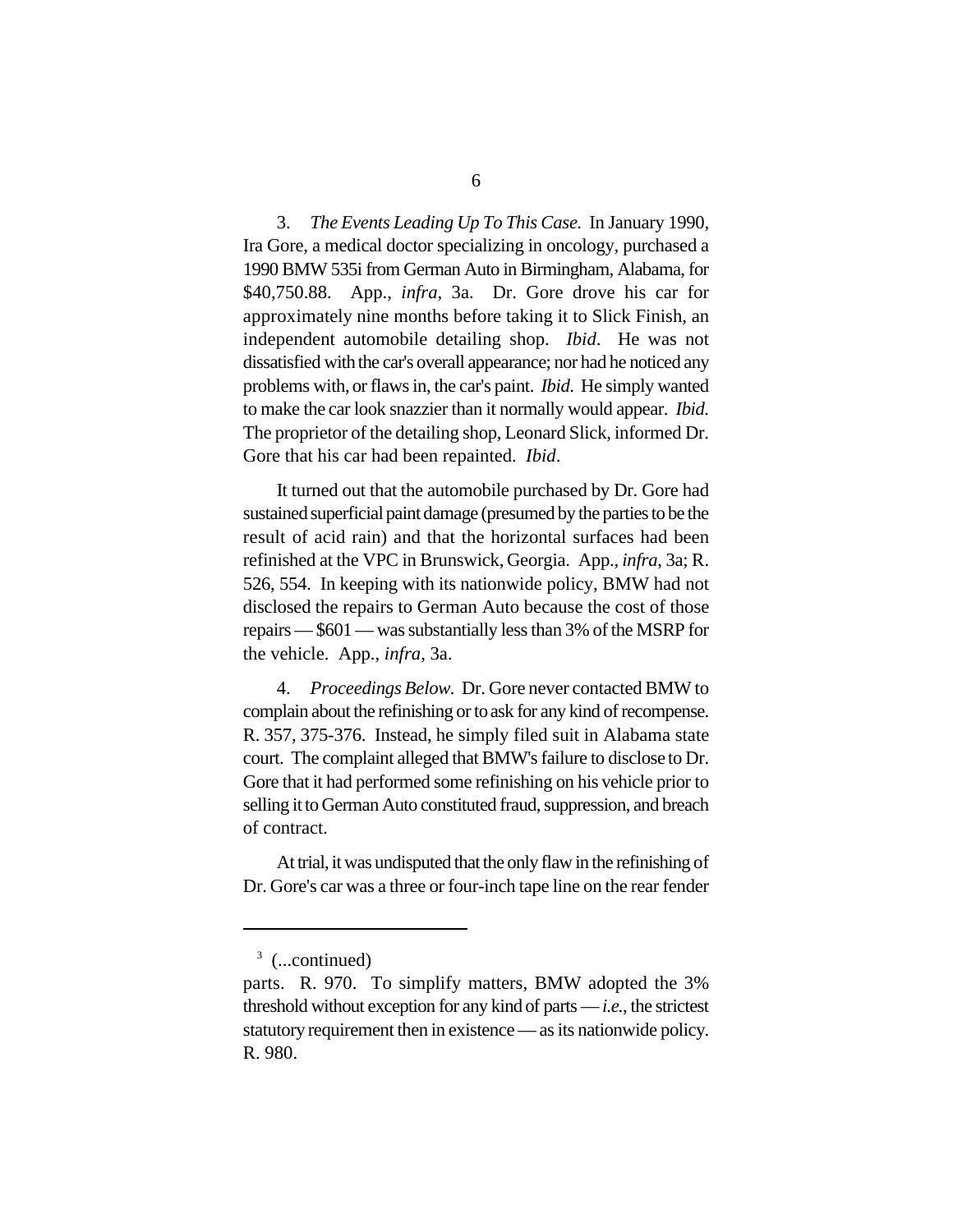that the technicians inadvertently had failed to remove. R. 657. There was no evidence that the paint had faded, chipped, or bubbled or that it was likely to do so in the future. The colors of the refinished surfaces matched the colors of the rest of the car. There was no unusual film build-up and the gloss was exactly what would be expected of a vehicle that had come straight off the assembly line. R. 786-790. In short, with the exception of the tape line, which could have been buffed out without damage to the car (R. 657-659, 745-746), Dr. Gore's vehicle was indistinguishable from one that had not undergone refinishing. Although these facts raised serious doubt about the materiality of the non-disclosure, the case was submitted to the jury on the strength of the uncorroborated testimony of the former owner of German Auto that even perfectly refinished vehicles suffer a 10% diminution in value (R. 279-280, 336-337).

During his closing statement, Dr. Gore's counsel requested compensatory damages of \$4,000 — representing 10% of the approximately \$40,000 purchase price of Dr. Gore's car — and punitive damages of \$4 million. The closing statement made clear that the latter figure represented a penalty of \$4,000 per car for each of the approximately 1,000 cars that BMW had refinished at a cost of over \$300 and sold anywhere in the United States over a ten-year period (R. 812-813):<sup>4</sup>

They've taken advantage of nine hundred other people on those cars that were worth more — the damage was more than three hundred dollars. If what Mr. Cox said is true, they have profited some four million dollars on those automobiles. Four million dollars in profits that they have made that were wrongfully taken from people. That's wrong, ladies and gentlemen. They ought not be permitted to keep that. You ought to do something about it.

<sup>&</sup>lt;sup>4</sup> The \$300 threshold was an arbitrary cut-off selected by Dr. Gore's counsel. See R. 585-586. For the sake of simplicity, we will hereinafter use "the number of refinished vehicles" as a short hand for "the number of vehicles refinished at a cost of over \$300."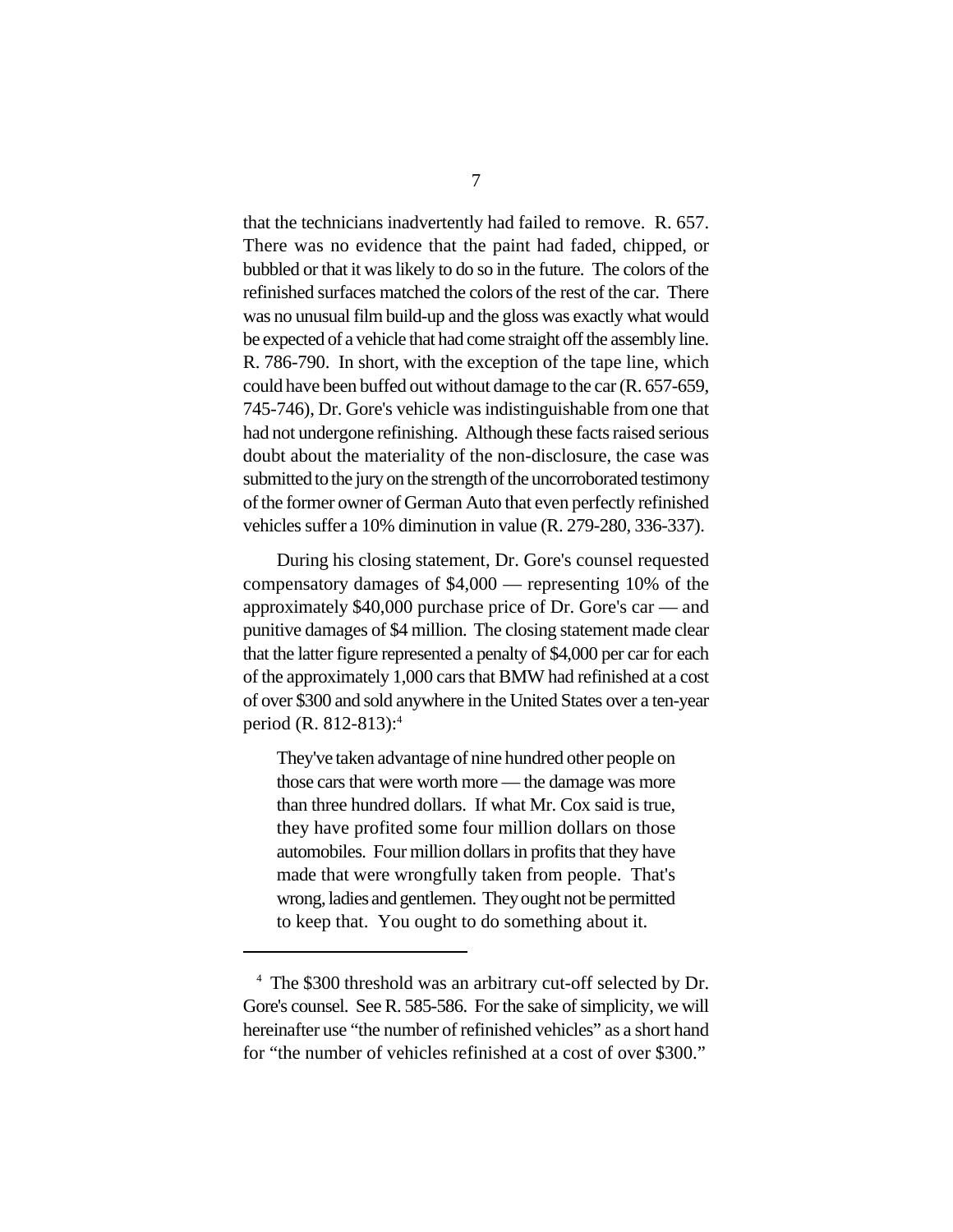\* \* \* \* \*

I urge each and every one of you and hope that each and every one of you has the courage to do something about it. Because, ladies and gentlemen, I ask you to return a verdict of four million dollars in this case to stop it.

The jury did precisely what Dr. Gore's counsel requested, awarding Dr. Gore \$4,000 in compensatory damages and \$4 million in punitive damages. BMW then filed a combined motion for judgment notwithstanding the verdict, new trial, and remittitur. The trial court denied the motion in all respects. App., *infra*, 27a-30a.

The Alabama Supreme Court affirmed the judgment against BMW, conditioned upon a remittitur of the punitive damages to \$2 million. The court acknowledged the soundness of the contention that the verdict violated BMW's due process rights and impinged upon the sovereignty of other states by punishing BMW for sales that took place entirely outside of Alabama and that were not even shown to be illegal where they occurred. App., *infra*, 16a-17a. Having said that, however, the court did not grant a new trial. Nor did the court apply the jury's \$4,000 per car penalty to the number of cars for which the jury lawfully could punish, which would have resulted in a punitive award of no more than \$56,000.<sup>5</sup> Instead, the court merely articulated its usual *Green Oil* standards for determining whether a punitive award is excessive,<sup>6</sup> and arbitrarily cut the punitive damages in half. App., *infra*, 9a-10a, 21a.

The Alabama Supreme Court gave no weight to Alabama's recently enacted legislation expressly providing that the nondisclosure of repairs costing less than 3% of MSRP is *not* an unfair

 $\frac{5}{10}$  The record reflects that, at most, 14 refinished vehicles — *i.e.*, 1.4% of the cars for which BMW was punished by the jury — were sold in Alabama. App., *infra*, 17a, 23a; R. 972.

See *Green Oil Co.* v. *Hornsby*, 539 So. 2d 218, 223-224 6 (Ala. 1989).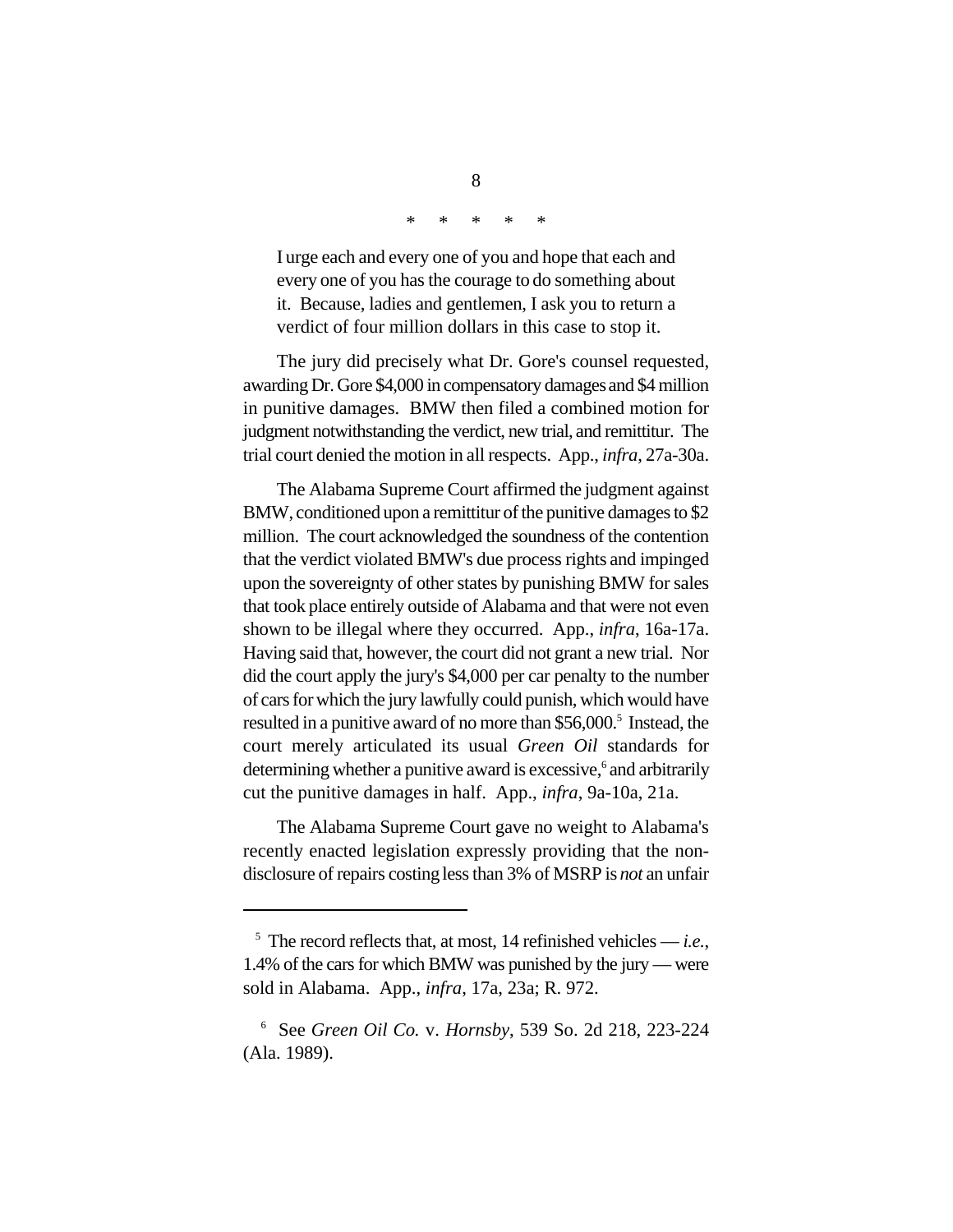trade practice and does *not* constitute "a material misrepresentation or omission of fact." See Ala. Code § 8-19-5(22). The court concluded that the statute was irrelevant because "[t]he public policy of Alabama expressed in the statute had not been enacted at the time BMW NA adopted its policy of nondisclosure." App., *infra*, 7a. The court also found it irrelevant that less than two months before the trial in this case another jury in the same county heard essentially the same evidence relating to BMW's policy, yet found BMW not liable for *any* punitive damages. *Id*. at 13a-15a.

Justice Houston filed a special concurrence. App., *infra*, 22a-26a. He lamented the fact that cases like this one have caused "so many" observers to regard Alabama's punitive damages regime as a "lottery" (*id*. at 26a), and put special emphasis on the disparity in the results of the two nearly identical cases against BMW (*id*. at 25a):

The *Yates* case and this case are almost identical. The same excellent lawyers represented Yates that represent Gore; the same excellent lawyers represented BMW NA in both cases. Excellent trial judges, in the same judicial circuit, conducted as nearly perfect trials as can be conducted. Each plaintiff was a member of a respected profession; each was a physician. BMW NA was the defendant in each case. How does Gore get \$2,000,000 in punitive damages and Yates get nothing in punitive damages? Different juries.

Perhaps Gore, Yates, BMW NA, the citizens of Alabama, and even this Justice will think something is not right — that, to paraphrase a Ray Stevens' song of several years ago, Gore got the gold mine and Yates got something else.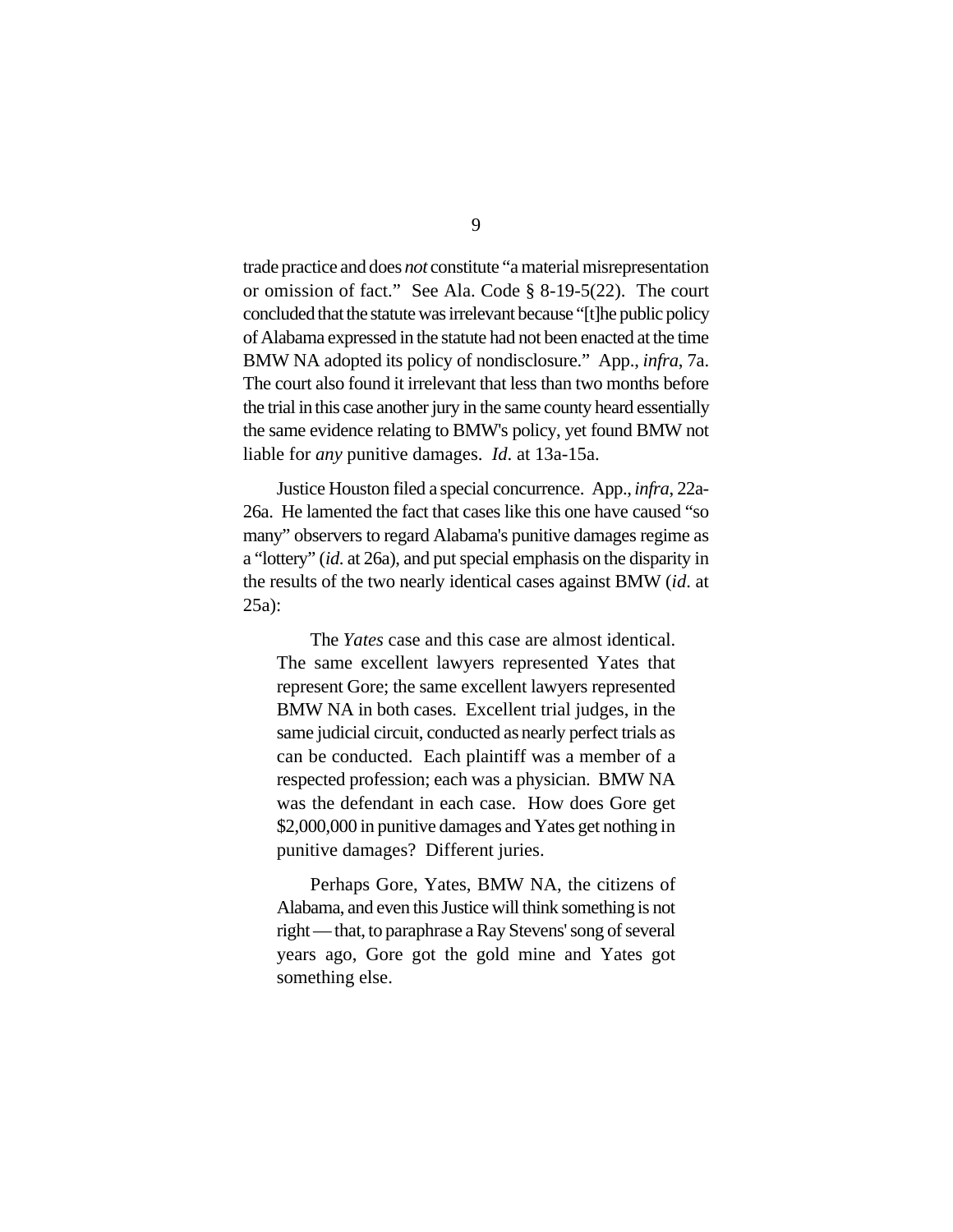BMW filed an application for rehearing asserting, *inter alia*, that, having concluded that the jury had unconstitutionally punished BMW for transactions occurring entirely outside of Alabama, the court was required either to grant a new trial or to reduce the punitive damages to no more than \$56,000 — the \$4,000 per car penalty multiplied by the number of Alabama cars. Nine months later, the Alabama Supreme Court issued a substituted opinion and denied rehearing without addressing BMW's arguments.

#### **REASONS FOR GRANTING THE PETITION**

It should go without saying that courts have a constitutional obligation not just to identify constitutional violations but also to remedy them. The Alabama Supreme Court utterly failed to satisfy that obligation in this case. Its unexplained decision to cut the punitive damages in half is entirely unresponsive to the constitutional error that infected the jury's verdict. Summary reversal is warranted to correct the Alabama Supreme Court's dereliction of its duty to provide a meaningful remedy for the unconstitutional punishment.

Putting aside the problem of extraterritorial punishment, the \$2 million penalty imposed by the Alabama Supreme Court is, by every objective benchmark, so excessive as to violate the Due Process Clause. Because many of the indicia of excessiveness in this case recur in punitive damages litigation, the case offers an appropriate opportunity for the Court to take up the unfinished business of shaping "the character of the standard that will identify unconstitutionally excessive awards" (*Honda Motor Co.* v. *Oberg*, 114 S. Ct. 2331, 2335 (1994)). That the Alabama Supreme Court could have approved a \$2 million punitive judgment in the circumstances of this case strongly suggests that, in the words of the concurrence, "something is not right" (App., *infra*, 25a) and that the lower courts are sorely in need of further guidance from this Court.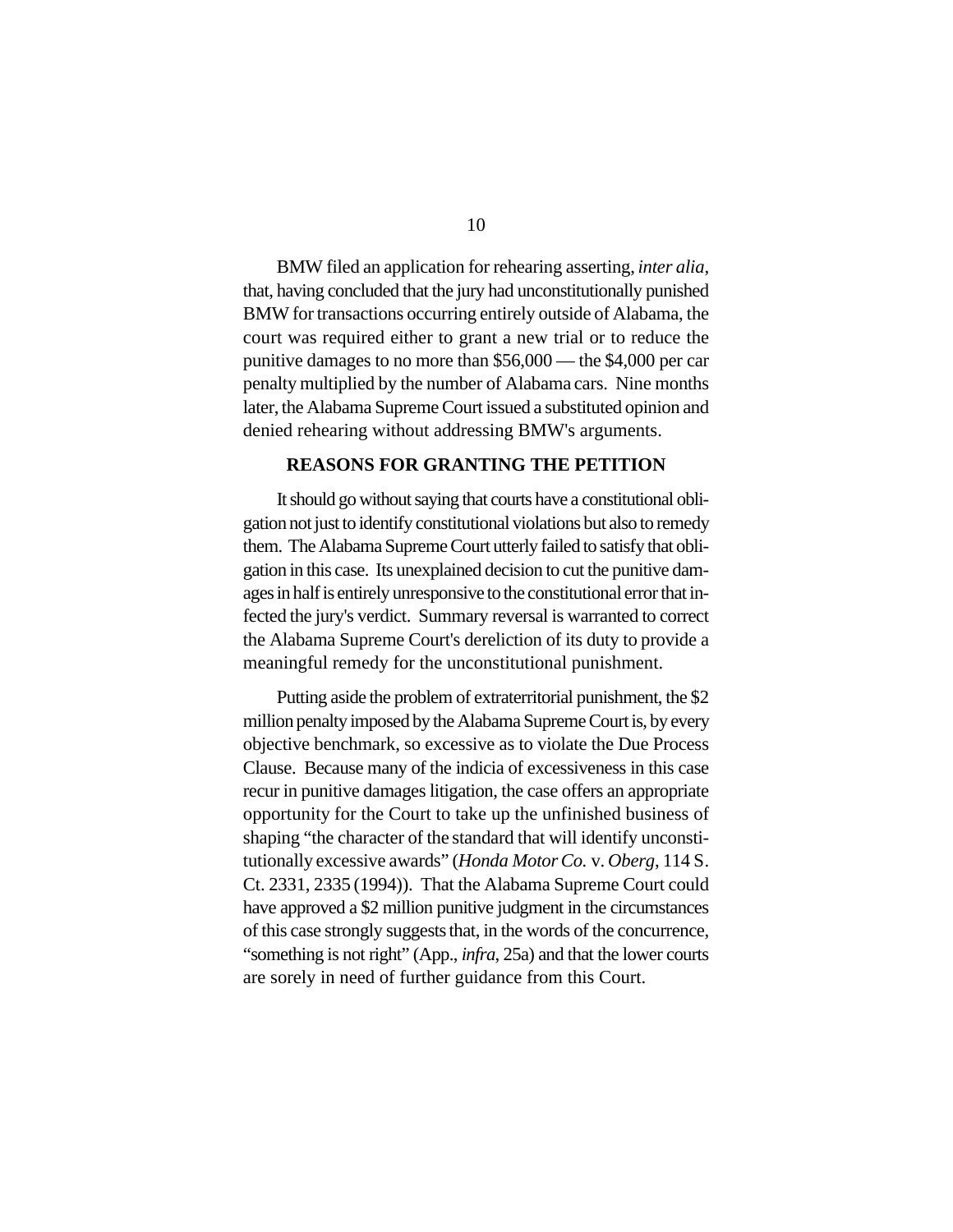### **I. THE ALABAMA SUPREME COURT ABDICATED ITS RESPONSIBILITY TO PROVIDE A REMEDY FOR THE CONSTITUTIONAL VIOLATION**

There can be no question that the jury in this case sought to punish BMW under Alabama law for conduct that took place entirely outside of Alabama and that had no effects within Alabama. As the Alabama Supreme Court found, "the jury's punitive damages award is based upon a multiplication of \$4,000 (the diminution in value of the Gore vehicle) times 1,000 (approximately the number of refinished vehicles sold in the United States)" and hence "was based in large part on conduct that happened in other jurisdictions." App., *infra*, 16a.

Nor can there be any question that this sort of extraterritorial punishment violates the Constitution. This Court repeatedly has made clear that it violates due process for a state to apply its law to activities that have no relation to that state. See, *e.g.*, *Phillips Petroleum Co.* v. *Shutts*, 472 U.S. 797, 818-823 (1985); *Allstate Ins. Co.* v. *Hague*, 449 U.S. 302, 310-311 (1981) (plurality opinion); *id*. at 327 (Stevens, J., concurring); *Home Ins. Co.* v. *Dick*, 281 U.S. 397, 407-410 (1930). The Court also has held in a variety of contexts that the Commerce Clause and the constitutionally based principle that the states are co-equal sovereigns bar states from regulating conduct occurring outside their boundaries. See, *e.g.*, *Healy* v. *Beer Institute*, 491 U.S. 324, 336-337 (1989); *Edgar* v. *MITE Corp.*, 457 U.S. 624, 642 (1982) (plurality opinion); *Bigelow* v. *Virginia*, 421 U.S. 809, 822-824 (1975); *Bonaparte* v. *Tax Court*, 104 U.S. 592, 594 (1881).<sup>7</sup>

 $\alpha$  Although these cases involved the extraterritorial effects of legislation, it is settled that "regulation can be as effectively exerted (continued...)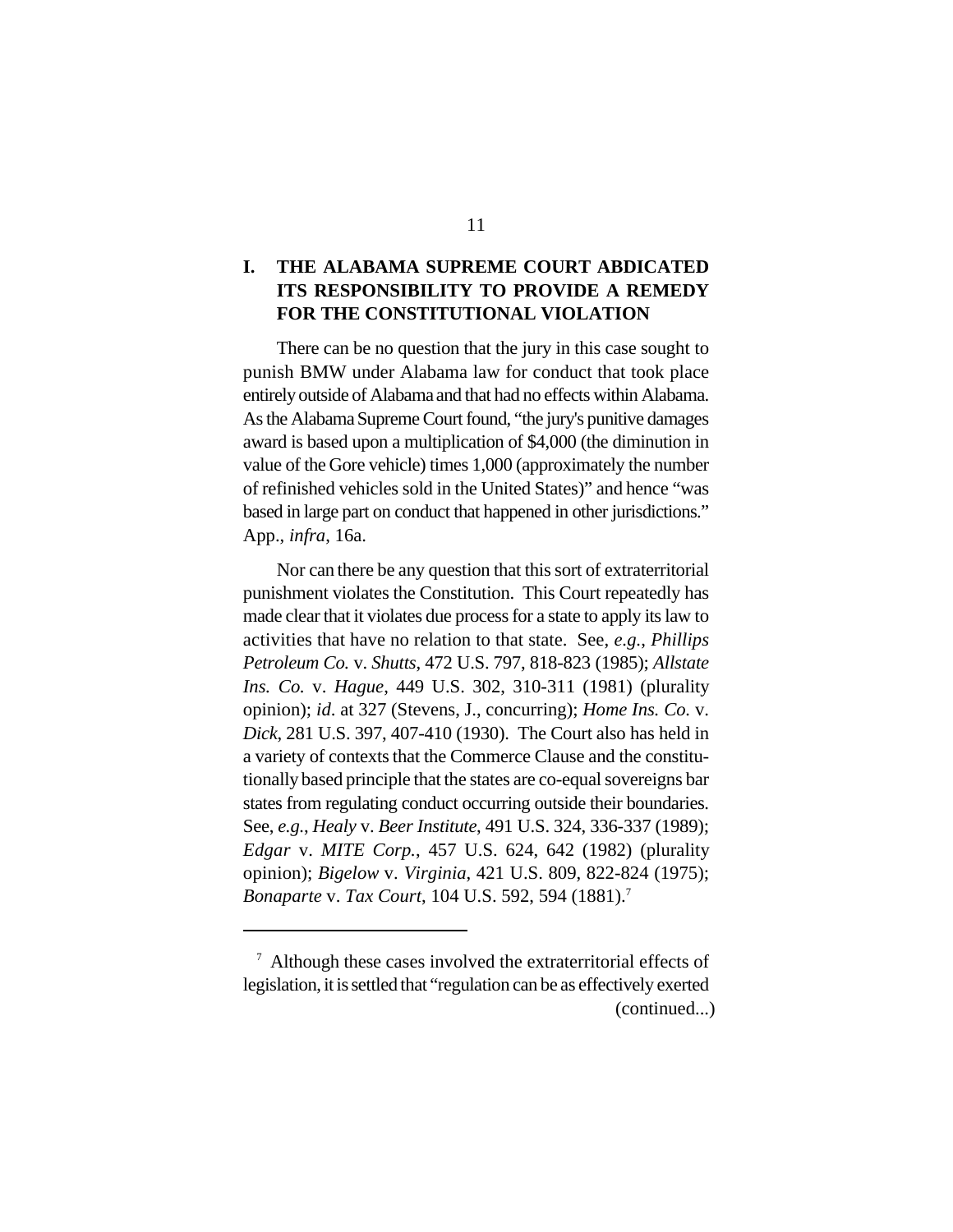The prohibition against extraterritorial regulation applies with added force when, as here, a state is seeking to punish the defendant for hundreds of transactions that were statutorily authorized in the states in which they took place.<sup>8</sup> "To punish a person because he has done what the law plainly allows him to do is a due process violation of the most basic sort \* \* \*." *Bordenkircher* v. *Hayes*, 434 U.S. 357, 363 (1978). Yet that is precisely what the jury did in this case.

The Alabama Supreme Court acknowledged that it was unconstitutional for the jury to "use the number of similar acts that a defendant has committed in other jurisdictions as a multiplier when determining the *dollar amount* of a punitive damages award." App., *infra*, 16a (emphasis in original). The court nonetheless proceeded to resolve the case as if no violation had occurred. The court did not even consider what an appropriate remedy would be

 $\frac{7}{ }$  (...continued)

through an award of damages as through [enforcement of a statute or regulation]." *San Diego Building Trades Council* v. *Garmon*, 359 U.S. 236, 247 (1959). See also, *e.g.*, *Cipollone* v. *Liggett Group, Inc.*, 112 S. Ct. 2608, 2620 (1992). This is especially true with respect to punitive damages, which are specifically designed to alter the behavior of the defendant and others similarly situated.

<sup>&</sup>lt;sup>8</sup> BMW adduced uncontroverted evidence that 60% of the 1,000 sales for which it was punished took place in states that had, by statute or regulation, adopted a disclosure threshold that was equal to or higher than BMW's 3% threshold. App., *infra*, 17a; R. 972. Virtually all of the remaining sales took place in states that had not adopted any disclosure threshold but had never held non-disclosure in circumstances like these to be fraudulent or in any way improper.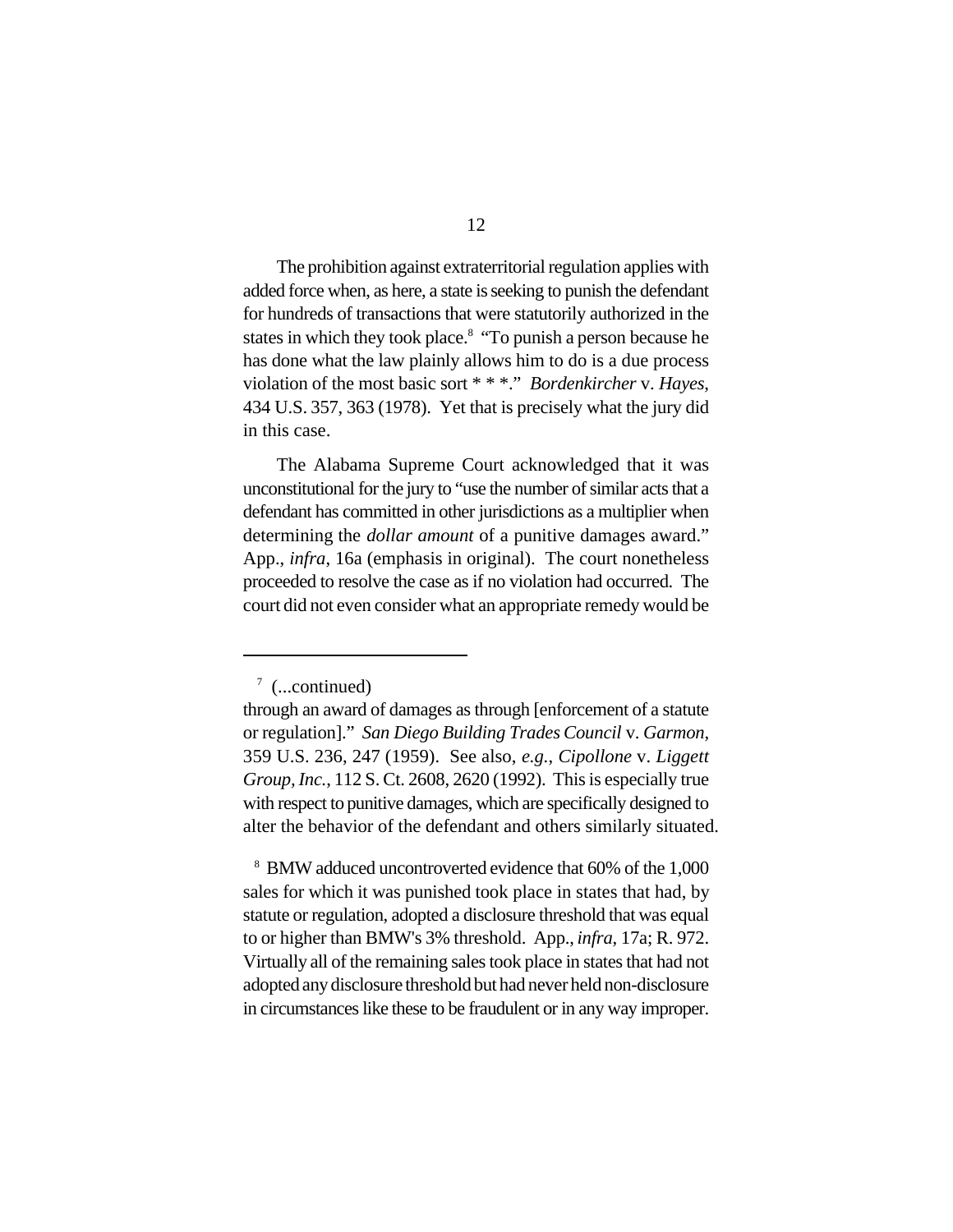for a constitutional violation of the sort it had found. Instead, it started with the jury's tainted \$4 million award, reviewed that award *for excessiveness* under its standard *Green Oil* factors, and then held that "a constitutionally reasonable punitive damages award in this case is \$2 million." *Id.* at  $21a$ . This violated BMW's constitutional rights every bit as much as the jury's original act of extraterritorial regulation.

 This Court repeatedly has held that it is not sufficient for state courts merely to recognize the violation of a constitutional right; they must also provide a remedy that adequately redresses the violation. Thus, in its most recent exposition on the subject, the Court held that, if a state collects under duress a tax that discriminates against interstate commerce, state courts may not simply declare the tax unconstitutional and enjoin its future collection: the Due Process Clause mandates that the state provide backward-looking relief that fully removes the discriminatory effects of the unconstitutional tax. *McKesson Corp.* v. *Division of Alcoholic Beverages & Tobacco*, 496 U.S. 18 (1990). See also, *e.g.*, *Carpenter* v. *Shaw*, 280 U.S. 363, 369 (1930) ("a denial by a state court of a recovery of taxes exacted in violation of the laws or Constitution of the United States by compulsion is itself in contravention of the Fourteenth Amendment").<sup>10</sup>

<sup>&</sup>lt;sup>9</sup> Indeed, the finding of unconstitutionality was made *as part of* the *Green Oil* analysis, rather than as a necessary threshold determination. Having started with the wrong question, it was inevitable that the court would arrive at the wrong solution.

 $10$  The Court also has held that state courts cannot limit the relief for a regulatory taking to an injunction. A fully adequate remedy requires payment for the lost use of the property during the time the regulation was in effect. *First English Evangelical Lutheran* (continued...)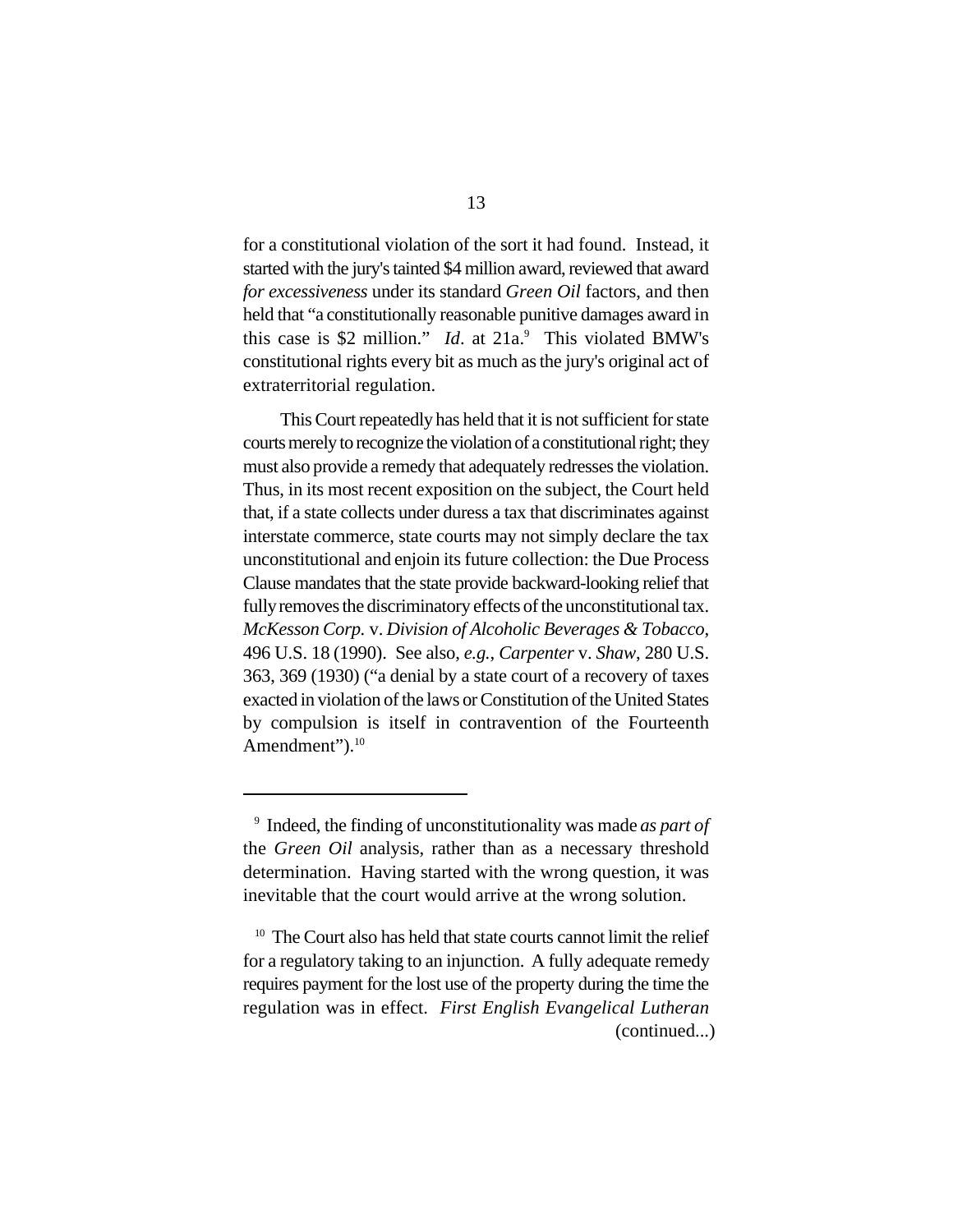The Alabama Supreme Court had two options for redressing the constitutional violation in this case. Most obviously, it could have granted a new trial on punitive damages. Alternatively, it could have applied the jury's \$4,000 per car formula to Dr. Gore's vehicle alone or, at most, to the 14 Alabama transactions, which would have resulted in a remittitur to either \$4,000 or \$56,000. Either remedy would have ensured that BMW was not punished unconstitutionally for conduct occurring entirely outside of Alabama. By contrast, in conducting its standard excessiveness inquiry and then merely cutting the punitive damages in half, the Alabama Supreme Court did nothing to remedy the jury's unconstitutional conduct. Indeed, by using the tainted \$4 million figure as its starting point, the Alabama Supreme Court *perpetuated* the jury's constitutional violation.<sup>11</sup>

 $11$  Certainly, Justice Houston understood that to be the case. He forthrightly acknowledged that the \$2 million punishment in this case is based on "the totality of [BMW's] pattern and practice"  $-i.e.,$ "evidence that BMW NA sold 983 vehicles in this way." App., *infra*, 24a. Because he understood the \$2 million penalty to be for the entirety of BMW's conduct, he expressed the belief that "to allow any additional punitive damages award against BMW NA in (continued...)

 $10$  (...continued)

*Church* v. *County of Los Angeles*, 482 U.S. 304 (1987). And, of course, the Court repeatedly has emphasized the lower courts' obligation to provide an adequate remedy for violations of the Equal Protection Clause. See, *e.g.*, *Swann* v. *Board of Educ.*, 402 U.S. 1, 16 (1971) ("[t]he task is to correct, by a balancing of the individual and collective interests, the condition that offends the Constitution"); *Davis* v. *Board of School Comm'rs*, 402 U.S. 33, 37 (1971) ("[h]aving once found a violation, the district judge or school authorities should make every effort to achieve the greatest possible degree of actual desegregation").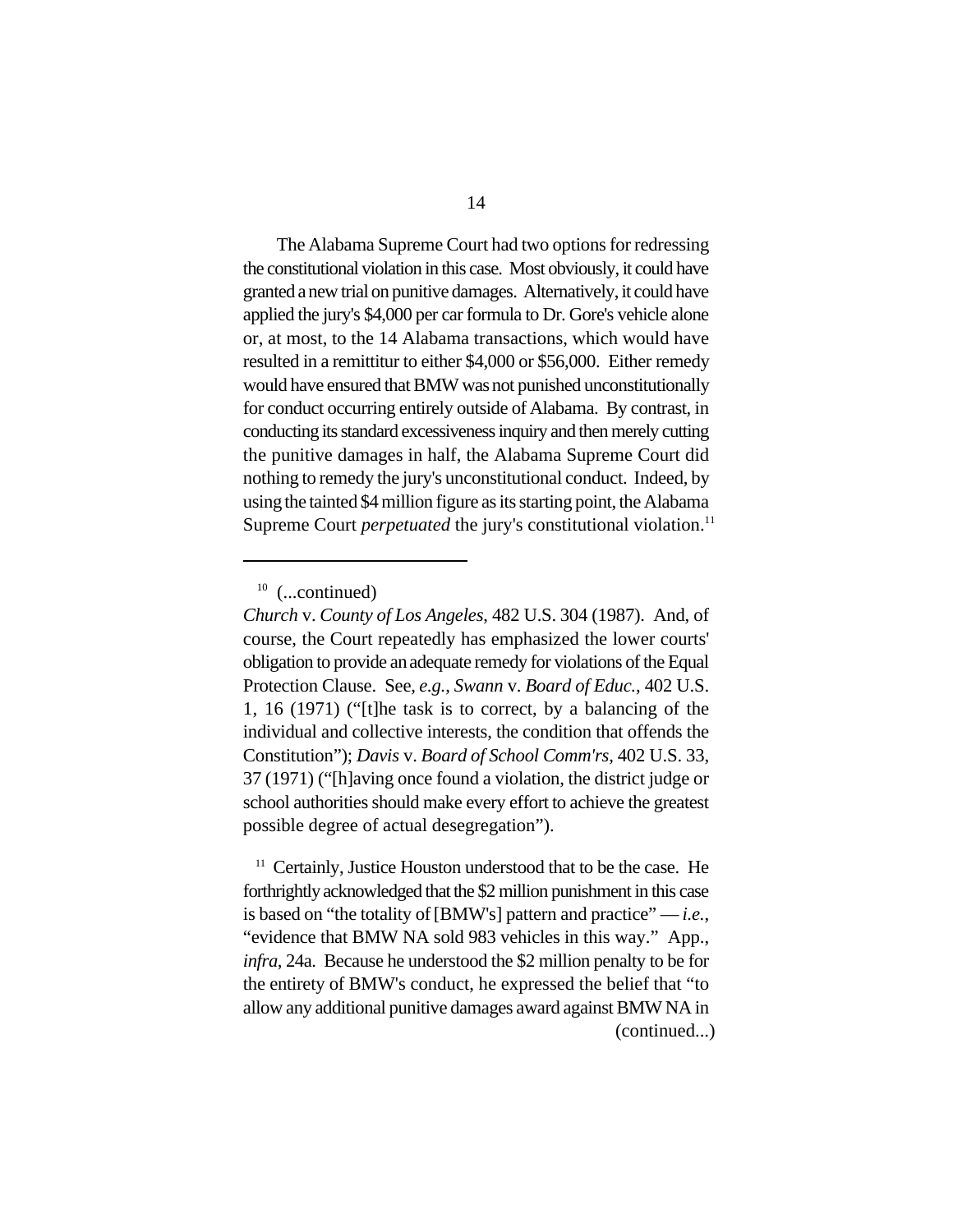If Dr. Gore had appealed to the jury's anti-German bias in seeking a large punitive exaction, there can be no question that the Alabama Supreme Court could not remedy that constitutional violation merely by cutting the jury's tainted penalty in half (or by making any other reduction for that matter). Halving the punitive verdict is no more acceptable when the constitutional violation involves an effort to punish extraterritorially. In either situation, the "remedy" simply bears no relation to the wrong.

The Alabama Supreme Court completely disregarded its constitutional obligation to provide BMW with a meaningful remedy

Even if, contrary to Justice Houston's understanding, the \$2 million exaction is only for Alabama-related conduct, it would simply reflect the Alabama Supreme Court's perception of the *maximum* permissible punishment for such conduct. See, *e.g.*, *Big B, Inc.* v. *Cottingham*, 634 So. 2d 999, 1006 (Ala. 1993) ("[i]n remitting a punitive damages award, we must remit only that amount in excess of the maximum amount that a properly functioning jury could have awarded"). But there is no basis for supposing that a jury untainted by unconstitutional motives would have imposed the maximum permissible punishment. To the contrary, *this* jury indicated an unambiguous intention to punish BMW at a rate of \$4,000 for each sale as to which it was entitled to exact punishment. There is thus no reason to conclude other than that it would have imposed punitive damages of \$56,000 for the 14 Alabama sales in evidence. In view of the utter improbability that any jury would have imposed the maximum permissible punishment, a remittitur to that amount is a patently inadequate remedy for the constitutional violation in this case.

 $11$  (...continued)

regard to the sale of any of the 983 vehicles may violate numerous constitutional rights." *Ibid*.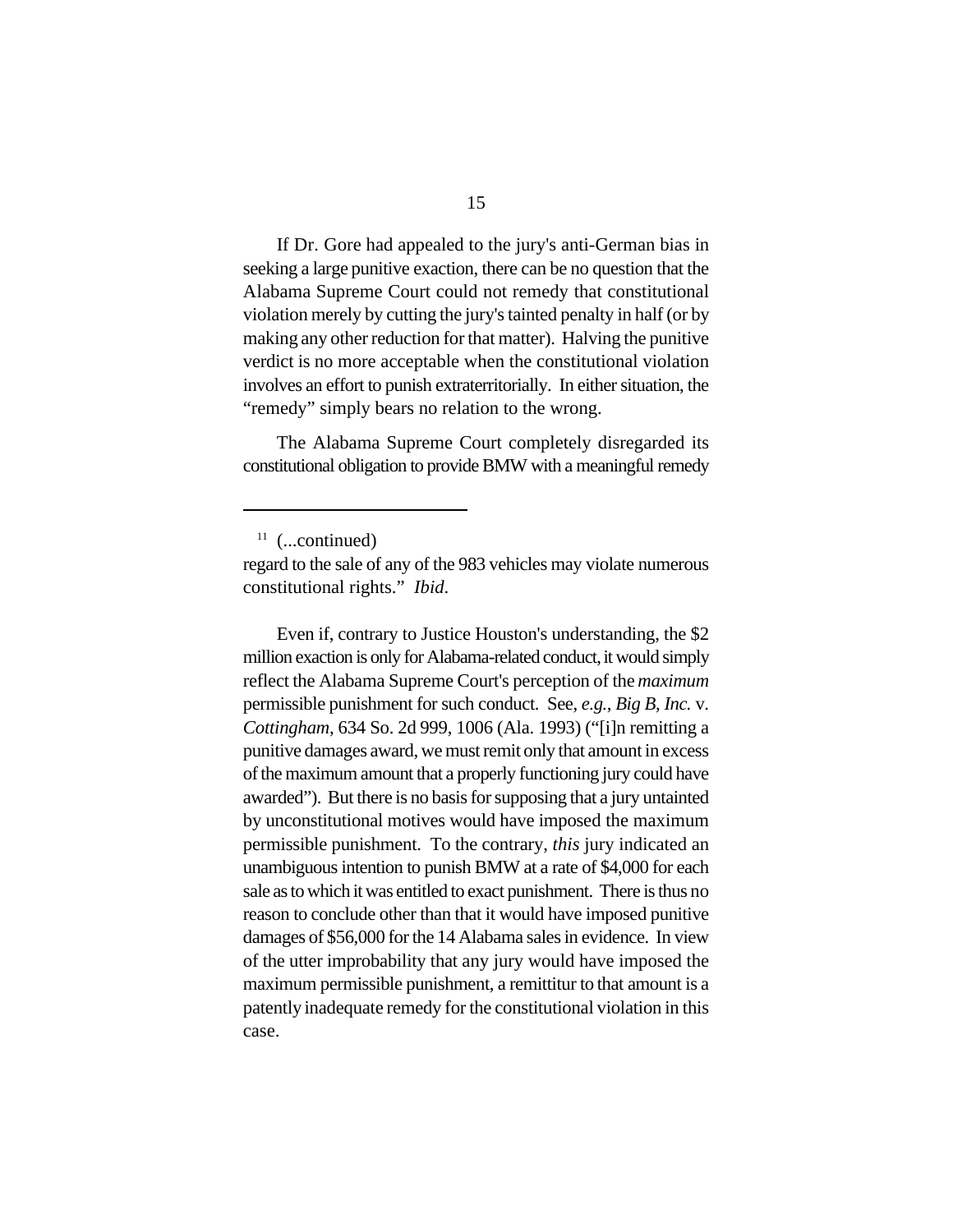for the deprivation of its constitutional rights. This Court accordingly should grant the petition and summarily reverse the judgment below with instructions to afford a remedy that redresses the constitutional violation.

# **II. THE \$2 MILLION PUNITIVE EXACTION IS GROSSLY EXCESSIVE AND THEREFORE VIO-LATES THE SUBSTANTIVE COMPONENT OF THE DUE PROCESS CLAUSE**

This case would be worthy of the Court's review even if the Alabama Supreme Court's dereliction of its duty to remedy the constitutional violation were somehow excusable. Assuming for present purposes that the \$2 million penalty approved by the court below truly does represent punishment simply for BMW's Alabamarelated conduct, that massive penalty for minimally culpable conduct — nondisclosure of refinishing performed so expertly that it is undetectable to the untrained eye — raises the important and recurring question as to when a punitive exaction violates substantive due process.

This Court has recently expressed its concern that "[p]unitive damages pose an acute danger of arbitrary deprivation of property," particularly in cases involving big businesses "without strong local presences." *Honda Motor Co.* v. *Oberg*, 114 S. Ct. 2331, 2340- 2341 (1994). Although procedural safeguards can reduce the risk of arbitrariness, in some cases a guarantee of fair procedures simply is not enough. Accordingly, thisCourt has recognized that the Due Process Clause "imposes a *substantive* limit on the size of punitive damage awards." *Id*. at 2335 (emphasis added). A plurality of the Court hasindicated that punishments that are "grossly excessive" breach that limit and that this "grossly excessive" standard incorporates "a general concern of reasonableness." *TXO Production Corp.* v. *Alliance Resources Corp.*, 113 S. Ct. 2711, 2720 (1993)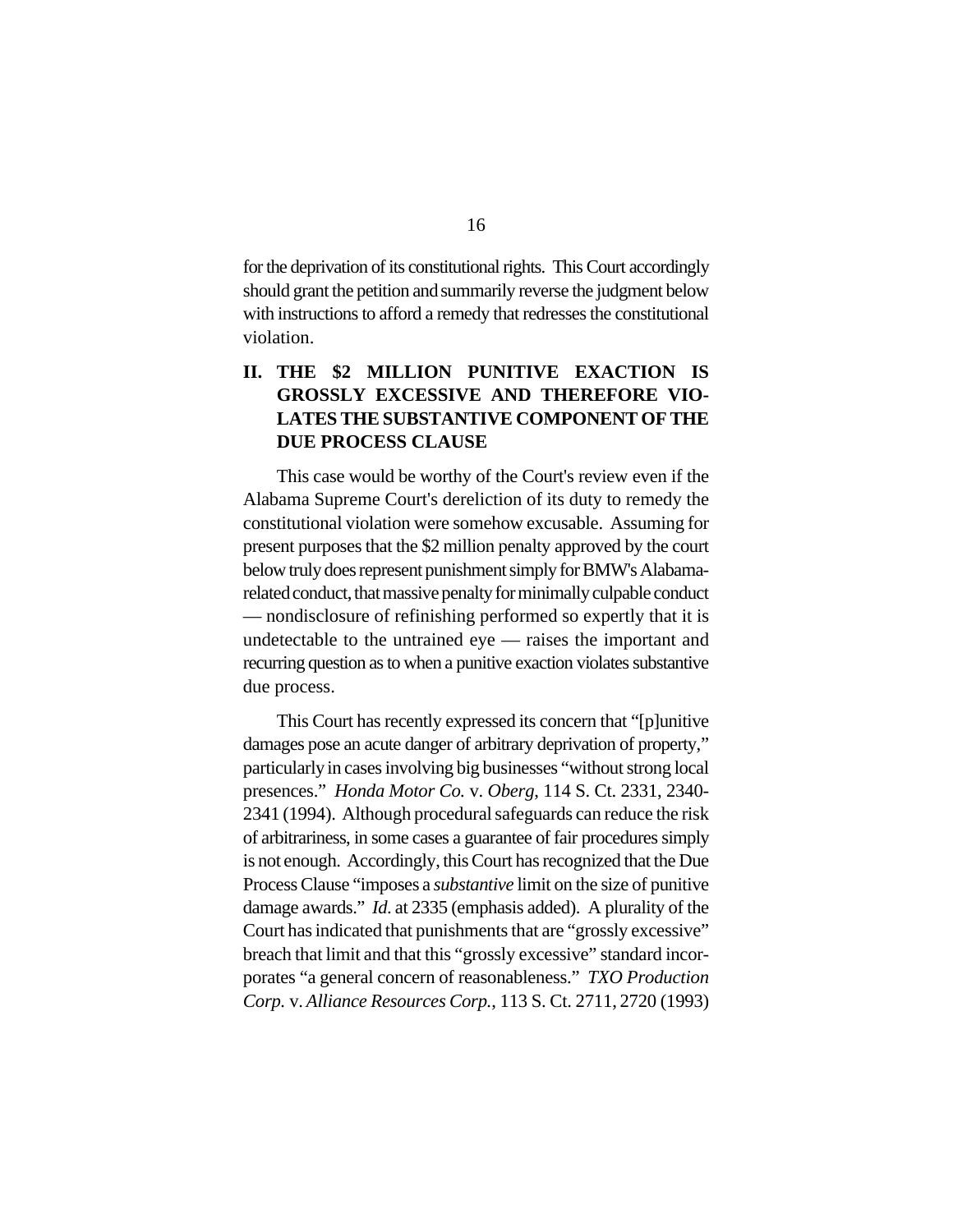(internal quotation marks and brackets omitted). Beyond that, however, the Court has not had an opportunity to elucidate "the character of the standard that will identify unconstitutionally excessive awards." *Oberg*, 114 S. Ct. at 2335.

The instant case presents the Court with an opportunity to providemeaningful guidance in this area. The case involves several objective indicia of unreasonablenessthat recur with some frequency in punitive damages litigation. It therefore is a highly appropriate vehicle for developing the "character" of the reasonableness standard.

### **A. Several Objective Factors Demonstrate The Unreasonableness Of The \$2 Million Exaction In This Case.**

#### **1. The nature of the misconduct**

As both the plurality (113 S. Ct. at 2722) and Justice Kennedy (*id*. at 2726) recognized in *TXO*, the nature of the defendant's misconduct is an extremely significant consideration in any analysis of the reasonableness of a punitive award. Here, several objective factors that recur in punitive damages cases indicate that the \$2 million penalty bears no reasonable relationship to the nature of the alleged misconduct.

*First*, as the Alabama Supreme Court recognized, BMW's 3% threshold is consistent with industry practice. App., *infra*, 11a, 17a. Although adherence to industry custom is not a complete defense to liability in a negligence action (see, *e.g.*, *The T.J. Hooper*, 60 F.2d 737, 740 (2d Cir.), cert. denied, 287 U.S. 662 (1932)), it constitutes powerful evidence that the conduct at issue is not so universally condemnable as to warrant *any* punitive exaction, let alone one in the amount of \$2 million. See Owen, *Problems in Assessing Punitive Damages Against Manufacturers of*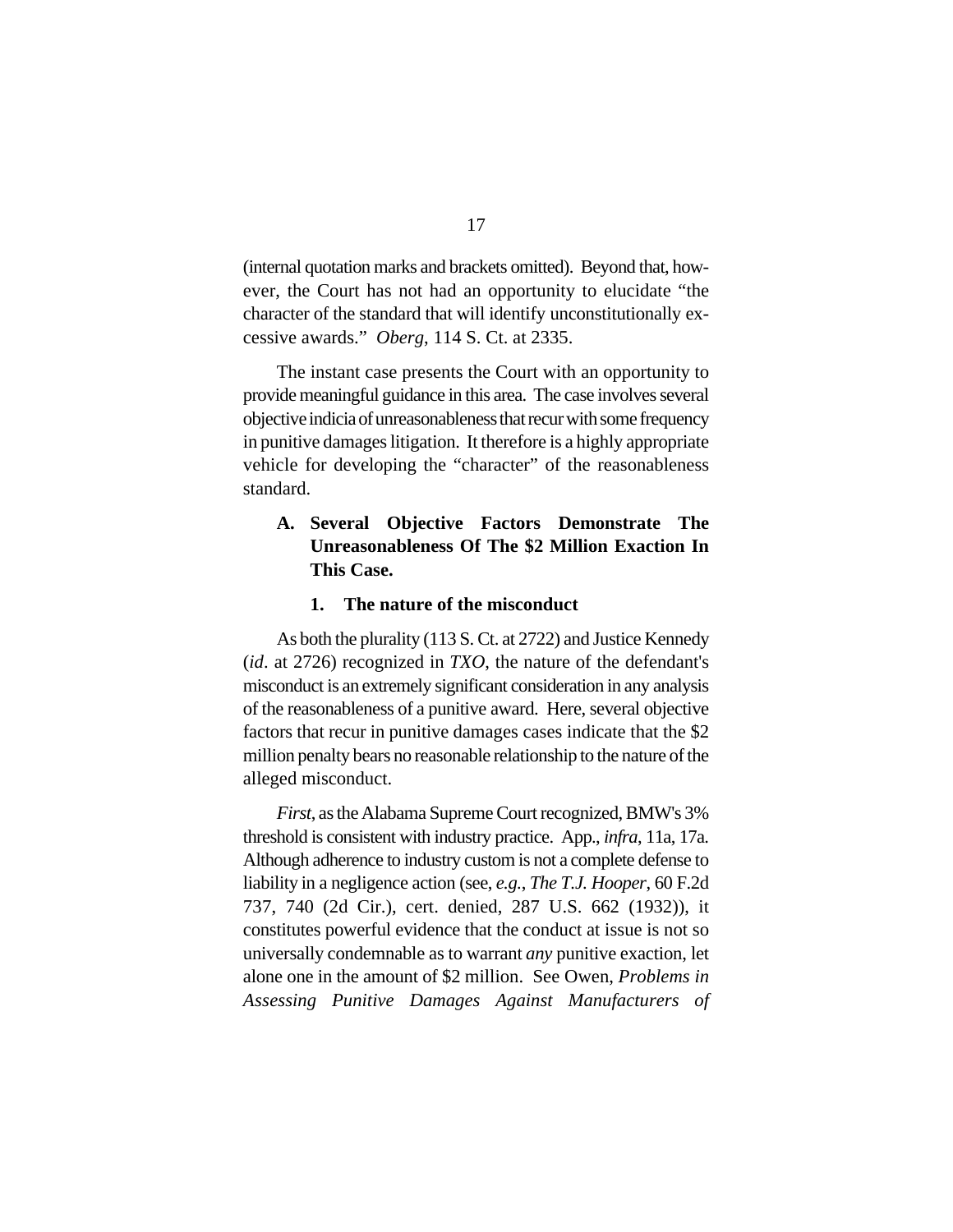*Defective Products*, 49 U. Chi. L. Rev. 1, 40-41 (1982) ("[r]arely will an entire industry act with flagrant impropriety against the health and safety of the consuming public, and running with the pack in general should shield a manufacturer from later punishment for conforming to the norm"); *Drabik* v. *Stanley-Bostitch, Inc.*, 997 F.2d 496, 510 (8th Cir. 1993) ("[c]ompliance with industry standard and custom serves to negate conscious disregard and to show that the defendant acted with a nonculpable state of mind"); *Maxey* v. *Freightliner Corp.*, 665 F.2d 1367, 1378 (5th Cir. 1982) (en banc) (finding a \$10 million punitive award excessive and remanding for further consideration in light of fact that defendant's design comported with designs of all other members of the industry), appeal on remand, 722 F.2d 1238, 1242 (affirming remittitur of punitive award to \$450,000), modified on other grounds, 727 F.2d 350 (5th Cir. 1984).

*Second*, BMW's policy comports with the statutory disclosure thresholds of numerous states, including now even Alabama.<sup>12</sup>

 $12$  At present 22 states have disclosure statutes that do not require disclosure of refinishing costing less than 3% of MSRP. See Ala. Code § 8-19-5(22)(c) (3% of MSRP or \$500, whichever is greater); Ariz. Rev. Stat. Ann. § 28-1304.03 (3% of MSRP); Ark. Code Ann. § 23-112-705 (6% of sticker price); Cal. Veh. Code §§ 9990-9991 (3% of MSRP or \$500, whichever is greater); Idaho Code § 49-1624 (6% of MSRP); 1994 Ill. Legis. Serv. P.A. 88- 581 (6% of MSRP) (to be codified at Ill. Comp. Stat. ch. 815, § 710/5); Ind. Code Ann. §§ 9-23-4-4, 9-23-4-5 (4% of MSRP); Iowa Code Ann. § 321.69 (\$3,000); Ky. Rev. Stat. Ann. § 190.0491(5) (6% of sticker price); La. Rev. Stat. Ann. § 32:1260 (6% of MSRP); Minn. Stat. Ann. § 325F.664 (4% of MSRP or (continued...)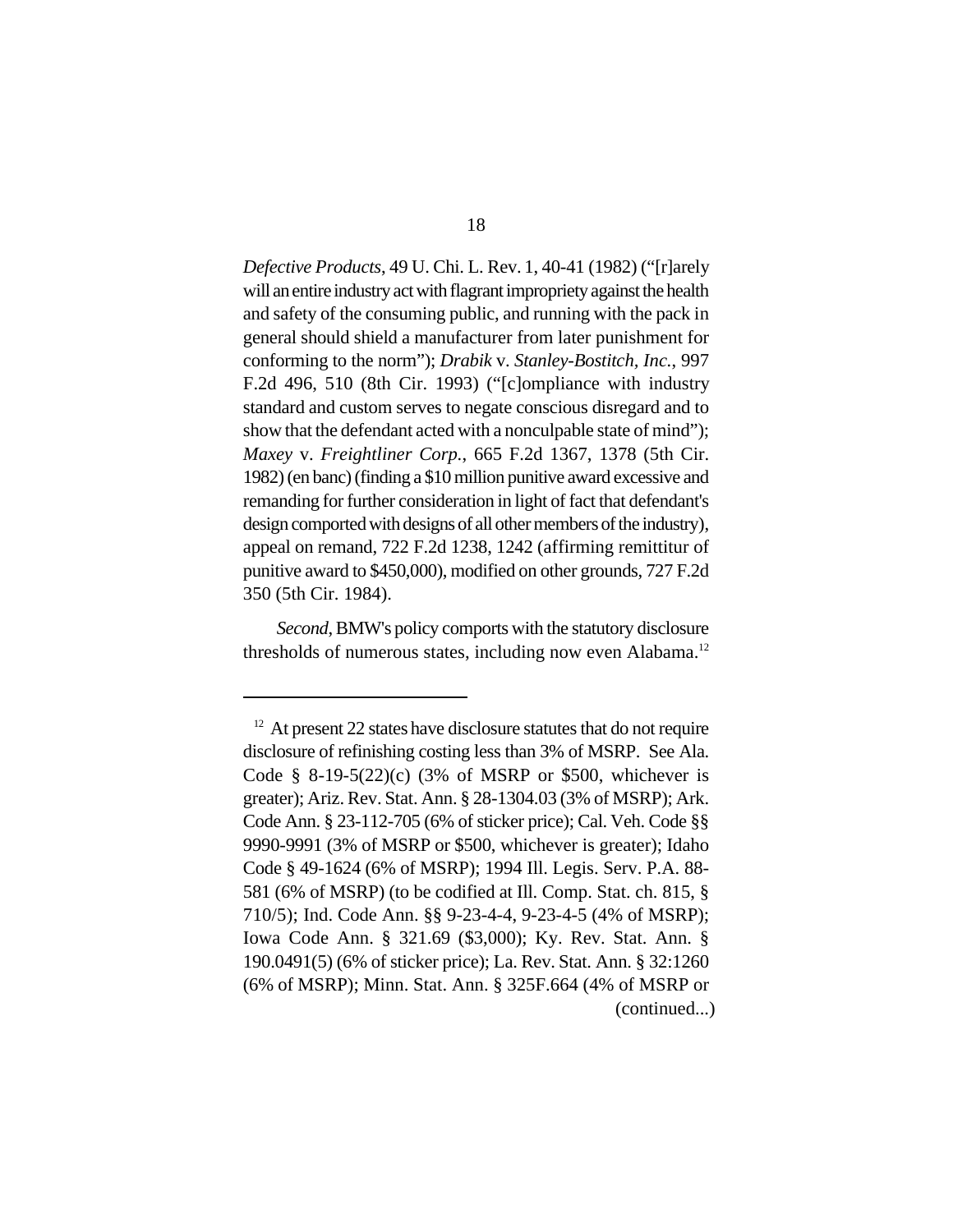When the Alabama Legislature has joined ranks with the vast majority of other states to legislate on the subject and has concluded that the nondisclosure of repairs costing less than 3% of MSRP is neither an unfair trade practice nor a material misrepresentation or omission of fact, the notion that BMW's use of that very same 3% threshold is sufficiently egregious to merit any punishment, let alone a \$2 million imposition, is preposterous. (It reflects, at bottom, the

 $12$  (...continued)

<sup>\$500,</sup> whichever is greater); Miss. Motor Vehicle Comm'n Reg. § 1 (filed Aug. 19, 1992) (6% of MSRP); N.H. Rev. Stat. Ann. § 357-C:5(III)(d) (6% of MSRP); N.Y. Gen. Bus. Law § 396 p(5)(a), (d) (5% of lesser of MSRP or distributor's suggested retail price); N.C. Gen. Stat. § 20-305.1(d)(5a) (3% of MSRP); Ohio Rev. Code Ann. § 4517.61 (6% of MSRP); Okla. Stat. Ann. tit. 47, § 1112.1 (3% of MSRP or \$500, whichever is greater); R.I. Gen. Laws § 31-5.1-18(d) (6% of MSRP); Vt. Stat. Ann. tit. 9, § 4087(d) (5% of first \$10,000 of MSRP and 2% of any amount above \$10,000); Va. Code Ann. § 46.2-1571(D) (3% of MSRP); Wis. Admin. Code §Transp. 139.05(6) (6% of MSRP); Wyo. Stat. § 31-16-115 (6% of MSRP). To our knowledge, no more than three states even arguably require disclosure of refinishing costing less than 3% of MSRP. See Fla. Stat. Ann. § 320.27(9)(n) (*dealer* must disclose repairs costing more than 3% of MSRP of which it has actual knowledge, but must disclose repairs involving application of "touch-up paint" if the cost of the touch-up paint application exceeds \$100); Ga. Code Ann. § 40-1-5(b), (c), (d) & (e) (requiring disclosure of paint repairs costing more than \$500); Or. Rev. Stat. § 650.155 (requiring manufacturer to disclose nature and extent of all "post-manufacturing repairs"). The remaining 25 states and the District of Columbia do not appear to have addressed the subject by statute or regulation.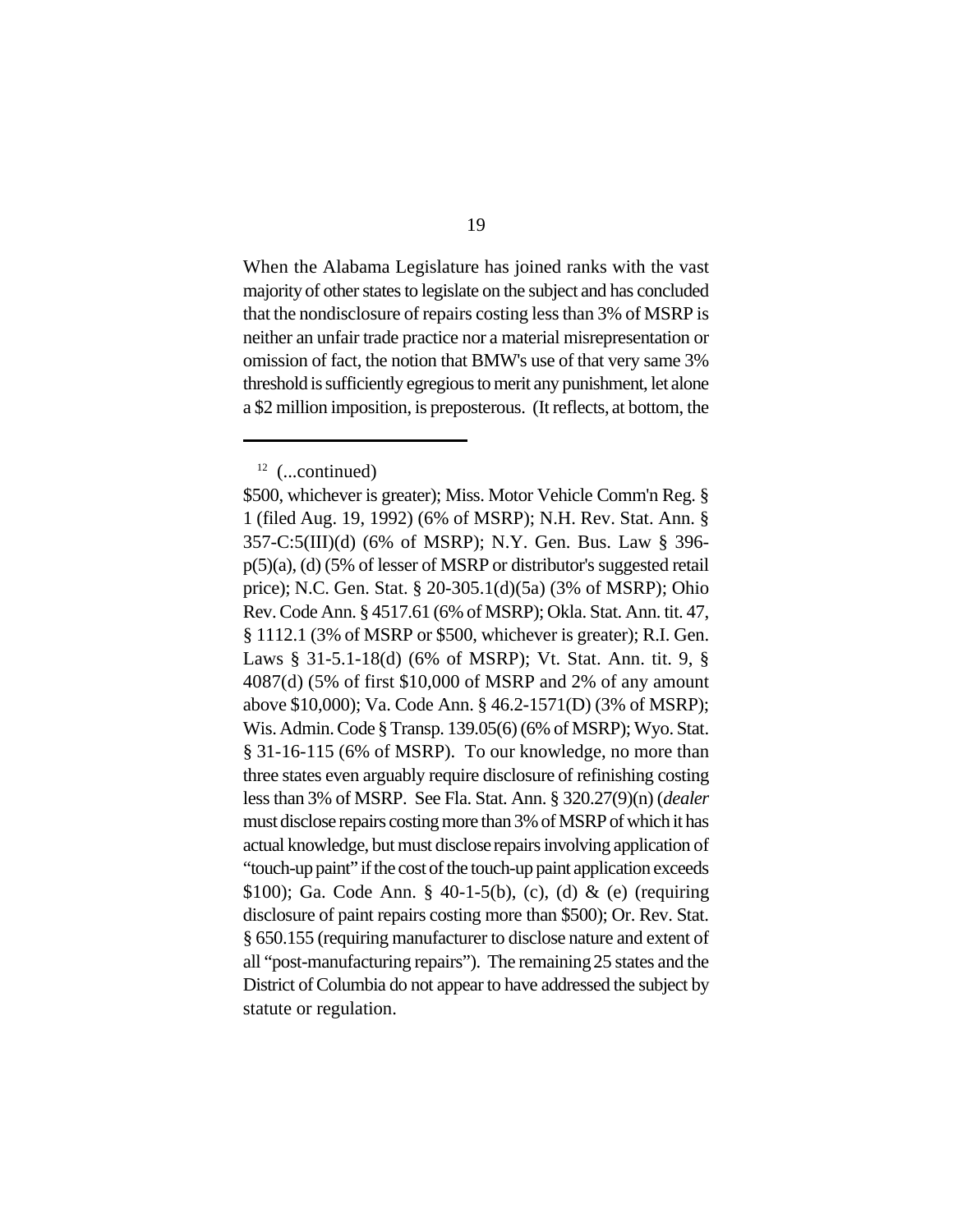absurd conclusion that 22 states have authorized the defrauding of their citizens.)

In this regard, the present case bears similarity to the common situation in which a defendant is sued for damages even though its conduct met federal safety standards. Although compliance with such standards might not be a defense to liability for compensatory damages, several lower courts have held that it generally is inconsistent with a finding that the conduct is reprehensible and hence weighs strongly against imposition of *any* punitive damages. See, *e.g.*, *Richards* v. *Michelin Tire Corp.*, 21 F.3d 1048, 1059 (11th Cir. 1994) (finding insufficient evidence to support imposition of punitive damages in light of defendant's compliance with federal safety standards); *Sloman* v. *Tambrands, Inc.*, 841 F. Supp. 699, 703-704 n.8 (D. Md. 1993) (compliance with federal regulations precludes finding of malice and necessitates entry of summary judgment on claim for punitive damages); *Stone Man, Inc.* v. *Green*, 435 S.E.2d 205, 206 (Ga. 1993) (holding that as a general rule punitive damages are improper when a defendant has complied with environmental orsafety regulations). See also Note, *The Role of Regulatory Compliance in Tort Actions*, 26 Harv. J. on Legis. 175, 200 (1989) ("regulatory compliance should in most cases bar an award of punitive damages against a manufacturer").

*Third*, it is common in the product liability, mass disaster, and consumer fraud contexts for numerous lawsuits to arise out of the same alleged act of misconduct. The lawsuits often involve the same theories of liability, the same evidence, and even the same attorneys. In such circumstances, the outcome of other trials is a useful benchmark for measuring the reasonableness of any particular punitive award. For instance, if three juries impose punitive damages in the \$200,000 to \$300,000 range in cases involving similar allegations and evidence, the fact that the three exactions are tightly clustered is an indication that the awards are not unreasonable. By contrast, if a fourth jury were thereafter to impose a \$4 million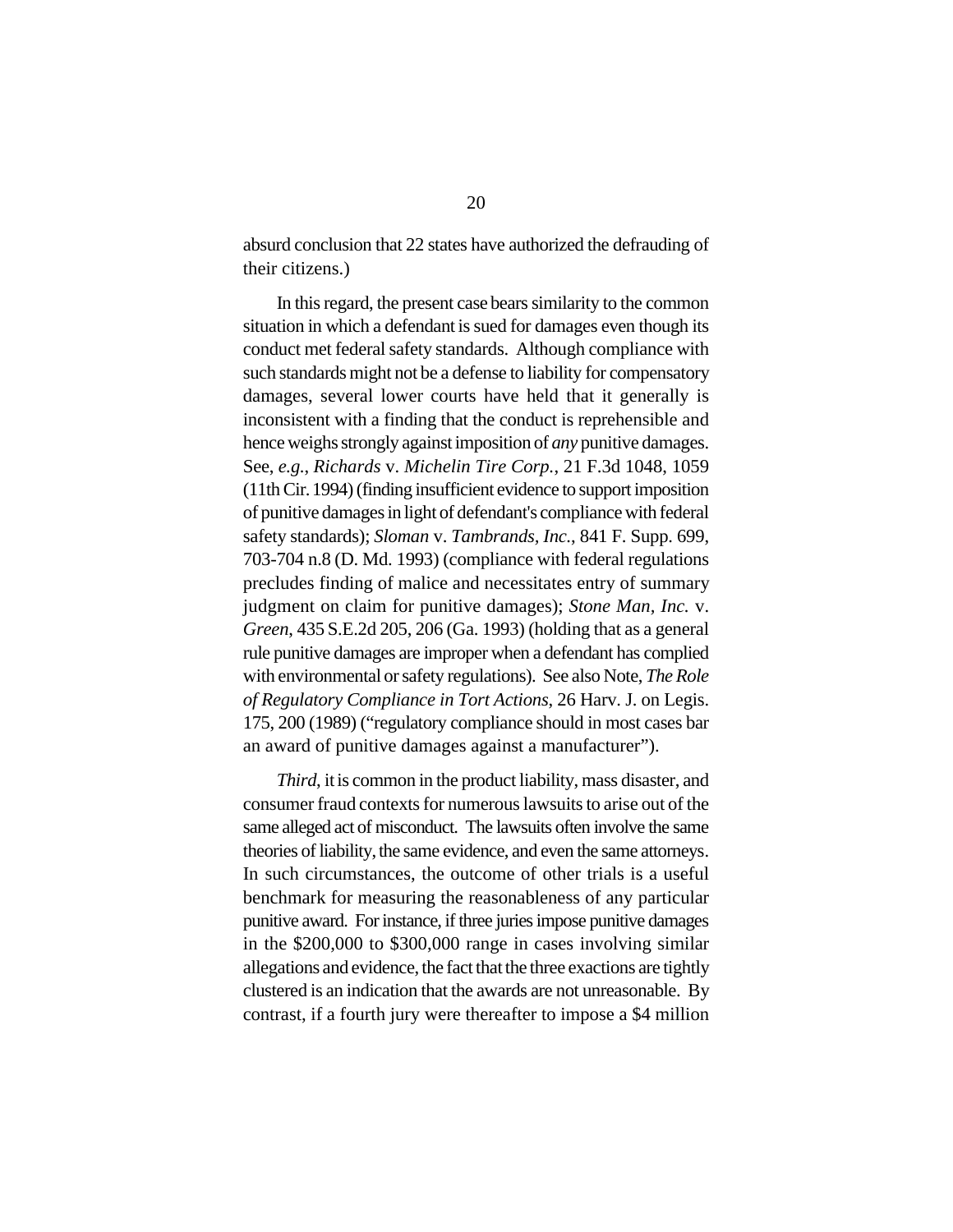punishment in a similar case, the massive disparity in outcomes would be a powerful indication that the fourth verdict is unreasonable.

The present case involves just such a disparity. The jury in the *Yates* case imposed no punitive damages at all. What is more, the jury in *this* case indicated its unambiguous conclusion that the appropriate penalty was \$4,000 for each car for which it was entitled to punish. When one jury does not even believe that the conduct is bad enough to pass the threshold for imposition of punitive damages and another jury (in the case under review) concludes that proper punishment is \$4,000 per transaction, that is compelling evidence that a punishment of \$2 million (which amounts to over \$140,000 per Alabama transaction) is patently unreasonable.

*Fourth*, conduct is objectively more reprehensible when the defendant is on notice that others consider it wrongful, either because the conduct is *malum in se* — that is, universally understood to be wrongful — or because there have been prior judgments imposing liability for that conduct. Here, the conduct is not *malum in se*. To the contrary, the vast majority of state legislatures to adopt standards governing the subject have set the disclosure threshold at no less than 3% of MSRP. See note 12, *supra*. What is more, the record in this case reflects that, at the time of the sale of Dr. Gore's car, BMW had never even been sued, let alone held liable, with regard to its policy of not disclosing repairs costing less than 3% of MSRP. R. 1012.<sup>13</sup> BMW had no indication before the *Yates* verdict — which was rendered over two years after Dr. Gore purchased his car — that its 3% threshold would be deemed to violate the common law of any state, including Alabama.

 $13$  Nor has research disclosed any case in which any other manufacturer had been found to have committed fraud for similar conduct.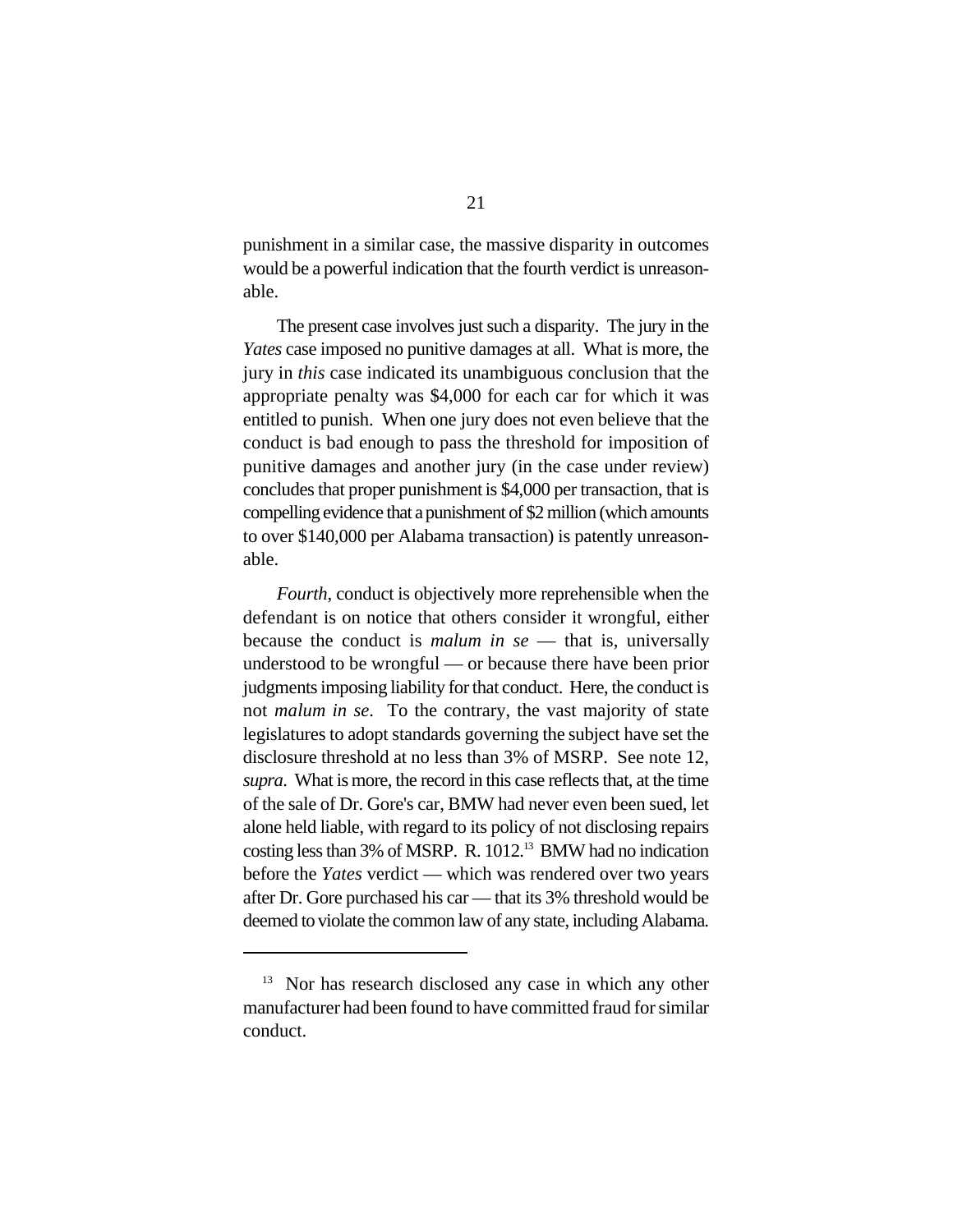Because BMW's 3% threshold was fully consistent with the disclosure statutes of numerous states and because BMW had no other reason to expect that its use of such a threshold would be found fraudulent under Alabama common law, a seven-figure punitive exaction is far out of line.

*Fifth*, administrative fines for comparable conduct supply an extremely valuable benchmark for assessing the reasonableness of a punitive award. Here, the Alabama Legislature has set the maximum civil penalty for violations of its Deceptive Trade Practices Act at \$2,000 per violation. Ala. Code § 8-19-11(b). The punishment selected by the Alabama Supreme Court is **1,000** times that amount.<sup>14</sup>

### **2. Relationship to the harm or potential harm to the plaintiff**

The *TXO* plurality indicated that the relationship between the punitive damages and compensatory damages is a relevant, albeit not dispositive, consideration. 113 S. Ct. at 2721. For example, because the compensatory damages may understate the potential harm to the plaintiff from the defendant's misconduct, it is also

 $14$  This Court has indicated that a lack of proportionality between the size of a punitive exaction and the amount of a *criminal fine* for analogous conduct is not dispositive of the excessiveness inquiry because criminal conduct typically also is punishable by imprisonment. *Pacific Mut. Life Ins. Co.* v. *Haslip*, 499 U.S. 1, 23 (1991). That does not mean, of course, that the criminal fines for similar misconduct are irrelevant to the inquiry. Moreover, the *Haslip* reasoning obviously has no application to civil penalties, which, by definition, do not encompass incarceration.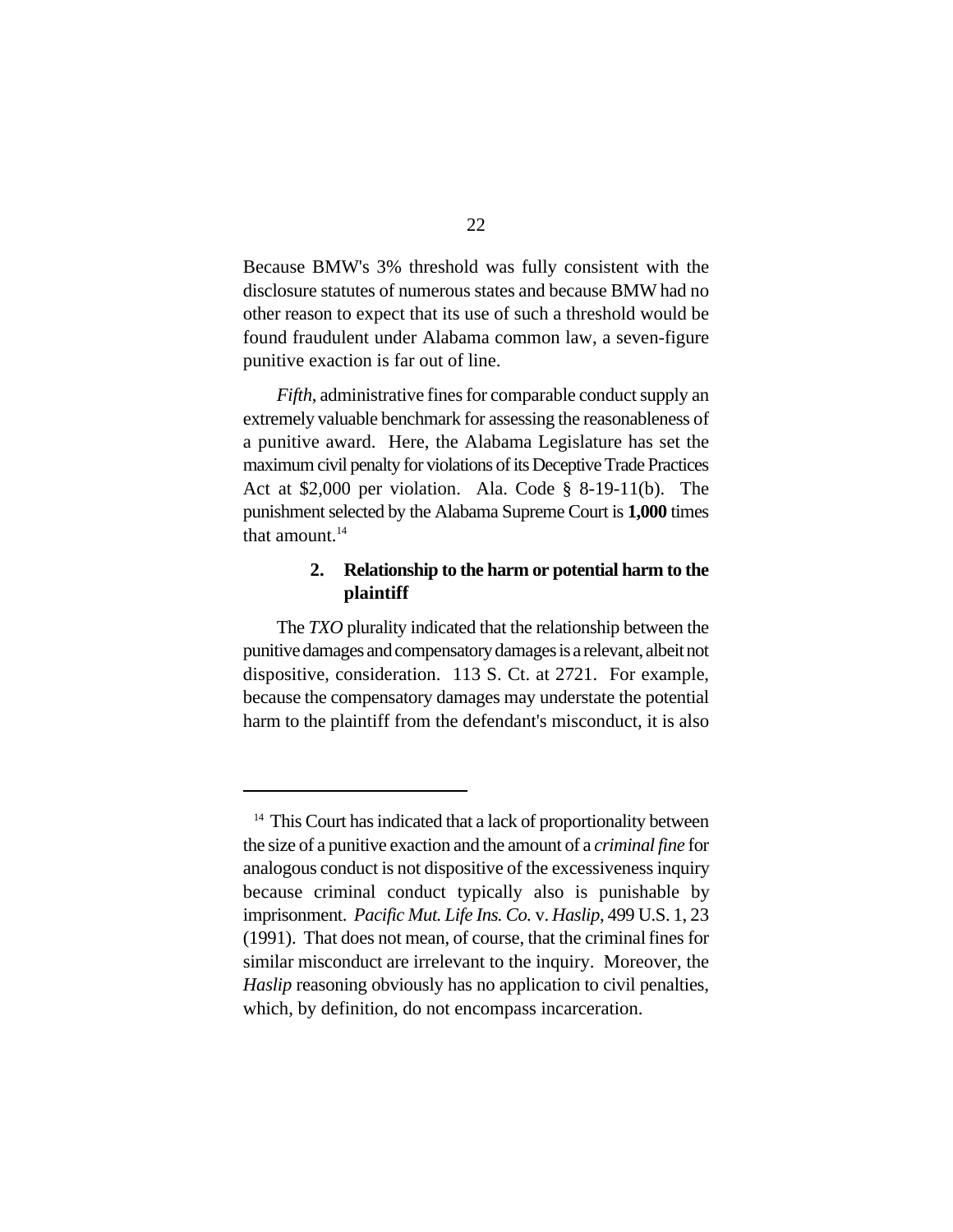appropriate to consider the relationship between the punitive damages and the potential harm. *Id*. at 2721-2722.

Here, there was no evidence of any potential, but unrealized, harm to Dr. Gore. The \$4,000 compensatory award reflects the full amount claimed by Dr. Gore as his actual (and potential) damages. Accordingly, the appropriate focus in this case is on the ratio between the punitive and compensatory awards.

The ratio of the punitive damages (as reduced by the Alabama Supreme Court) to the compensatory award in this case is a staggering **500:1**. Moreover, the punishment is a remarkable **35** times the harm to all 14 Alabama purchasers combined (assuming average compensatory damages of \$4,000).<sup>15</sup> This Court found a 4:1 ratio of punitive to compensatory damages to be "close to the line" in *Haslip*, 499 U.S. at 23. And in *TXO* the plurality found "the shock<sup>[]"</sup> of the 526:1 ratio of punitive to compensatory damages to dissipate only because the ratio of punitive damages to the potential harm to the plaintiff was *at most* 10:1. 113 S. Ct. at 2722. Here, there is no uncompensated potential harm to dissipate the shock of the 500:1 (or 35:1) ratio of punitive to compensatory damages. Indeed, as indicated above, it is clear from the record that the ratio is a direct result of the jury's improper effort to punish BMW for all of the 1,000 refinished cars it had sold nationwide and hence has nothing at all to do with the potential harm to Dr. Gore. The 500:1 (or 35:1) ratio accordingly constitutes a powerful measure of the disproportionality of the punishment in this case.

 $15$  Application of a 35:1 ratio to the totality of the 1,000 cars sold nationwide would yield a punishment of **\$140 million**. We submit that not even the staunchest defender of punitive damages could contend that it would be appropriate to mulct BMW in this amount for its unitary policy decision to adopt a 3% threshold.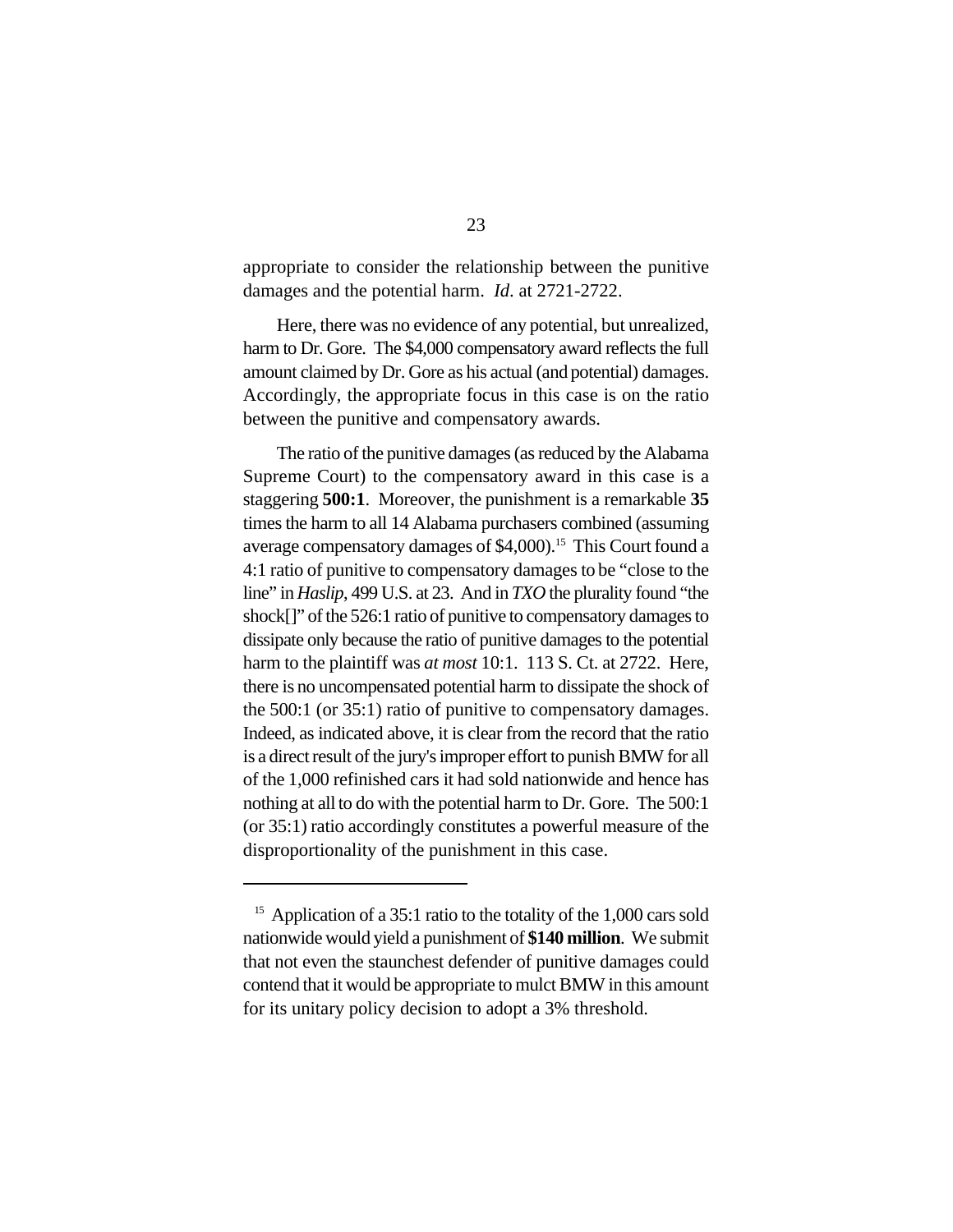#### **3. Comparable cases**

The *TXO* plurality rejected the use of a comparative analysis "*as a test* for assessing whether a particular punitive award is presumptively unconstitutional." 113 S. Ct. at 2720 (emphasis in original). At the same time, it took pains not to "rule out the possibility that the fact that an award is significantly larger than those in apparently similar circumstances might, in a given case, be one of many relevant considerations \* \* \*." *Ibid*.

This is such a case. Justice Houston performed a comparative analysis and concluded that inflation-adjusted punitive damages awards in Alabama cases involving fraud in the sale of an automobile ranged from \$11,800 to \$162,637 and averaged approximately \$85,000. App., *infra*, 22a. The \$2 million penalty approved by the Alabama Supreme Court is more than **23** times the average derived by Justice Houston and over **12** times the previous high. That kind of gross disparity once again reflects the unreasonableness of the punitive award in this case.

#### **4. Presence or absence of a pattern of misconduct**

In finding that the \$10 million punishment in *TXO* was not excessive, both the plurality (113 S. Ct. at 2722-2723) and Justice Kennedy (*id*. at 2726) emphasized the evidence that the defendant had engaged in several other acts of misconduct that, along with the conduct for which the petitioner was held liable, formed an overall pattern of oppression.

Evidence that the defendant's overall business practices are permeated by misconduct would provide a ground for concluding that a substantial punishment is necessary to provide adequate deterrence and punishment. By the same token, if the record shows nothing more than the single act, policy, or design decision for which the defendant is being punished, there is far less need for a substan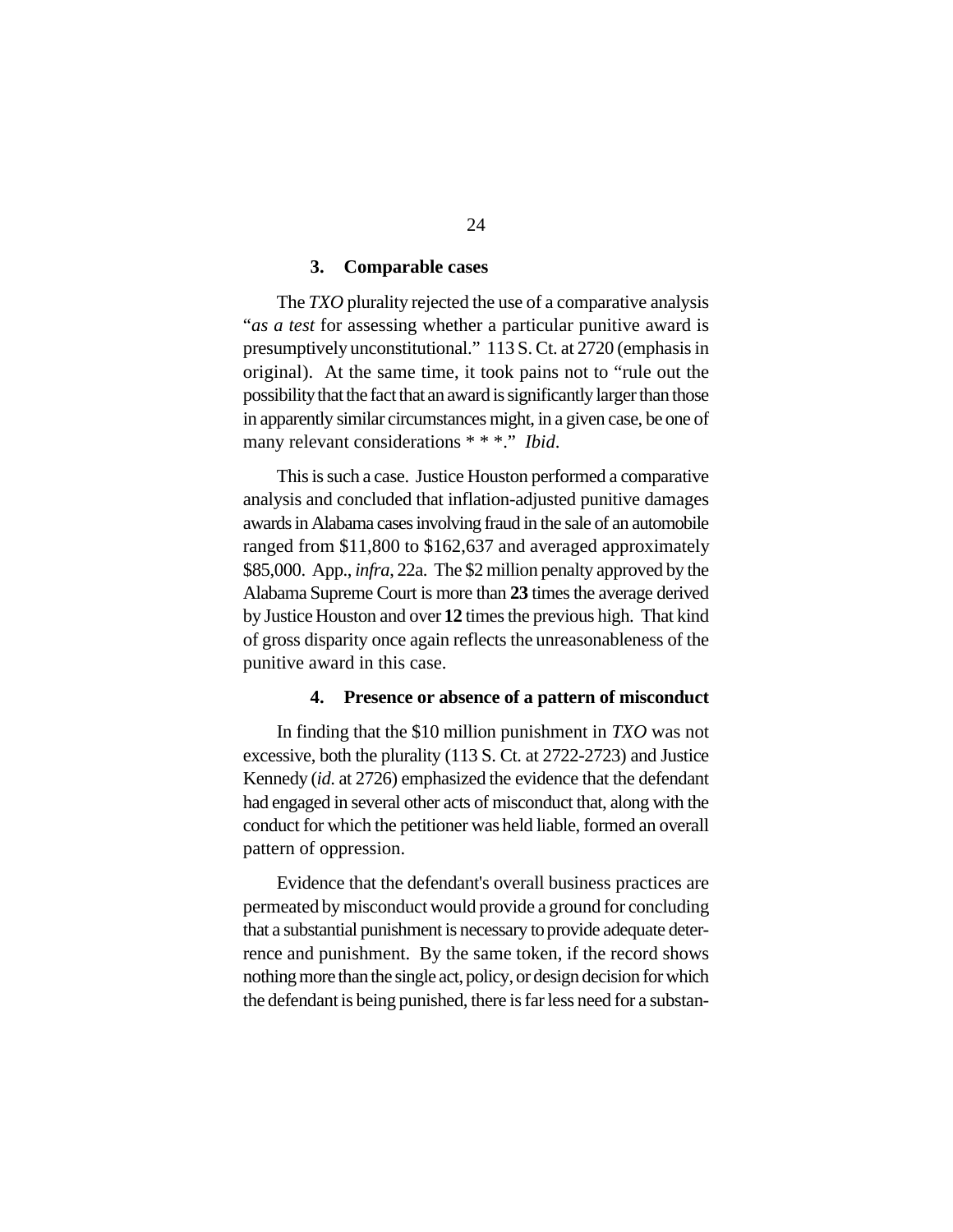tial punishment. That is the case here. The 3% threshold (which, we repeat, is consistent with the disclosure statutes of the vast majority of states to address the subject legislatively) is the product of a unitary policy decision, and there is no evidence in the record of any other misconduct on the part of BMW that would support enhancement of its punishment.

# **B. Lower CourtsCharged With The Task Of Reviewing The Size Of Punitive Damages Awards Under The Due Process Clause Are In Need Of Guidance From This Court.**

By now, it hardly needs saying that the number of cases in which punitive damages are awarded and the amount of the punishment imposed in such cases is staggering. The newspapers carry reports of enormous punitive verdicts on a weekly basis. In August, September, and October 1994, for example, juries imposed punitive exactions of **\$5 billion** against Exxon; **\$109 million** against Blockbuster Entertainment Corp.; **\$80 million** against Hughes Aircraft; **\$70 million** against a director of Amerco, the corporate parent of U-Haul; **\$65 million** against the Southern California Physicians Insurance Exchange; **\$58 million** against Maryland Casualty Co.; **\$57.5 million** against Key Pharmaceutical; **\$50 million** against Mercury Finance; **\$31 million** against Chevron U.S.A.; **\$15 million** against MerrellDow Pharmaceuticals, Inc.; **\$8 million** against Schering-Plough Corp.; **\$7 million** against Nash Finch Co.; **\$6.9 million** against the law firm Baker & McKenzie; **\$6.6 million** against Farmers Insurance Co.; **\$6.5 million** against Wal-Mart; **\$5 million** against the Hilton Hotel Corporation; and \$2.7 million against McDonald's.<sup>16</sup>

<sup>&</sup>lt;sup>16</sup> See Schneider, *Exxon Is Ordered to Pay \$5 Billion for* (continued...)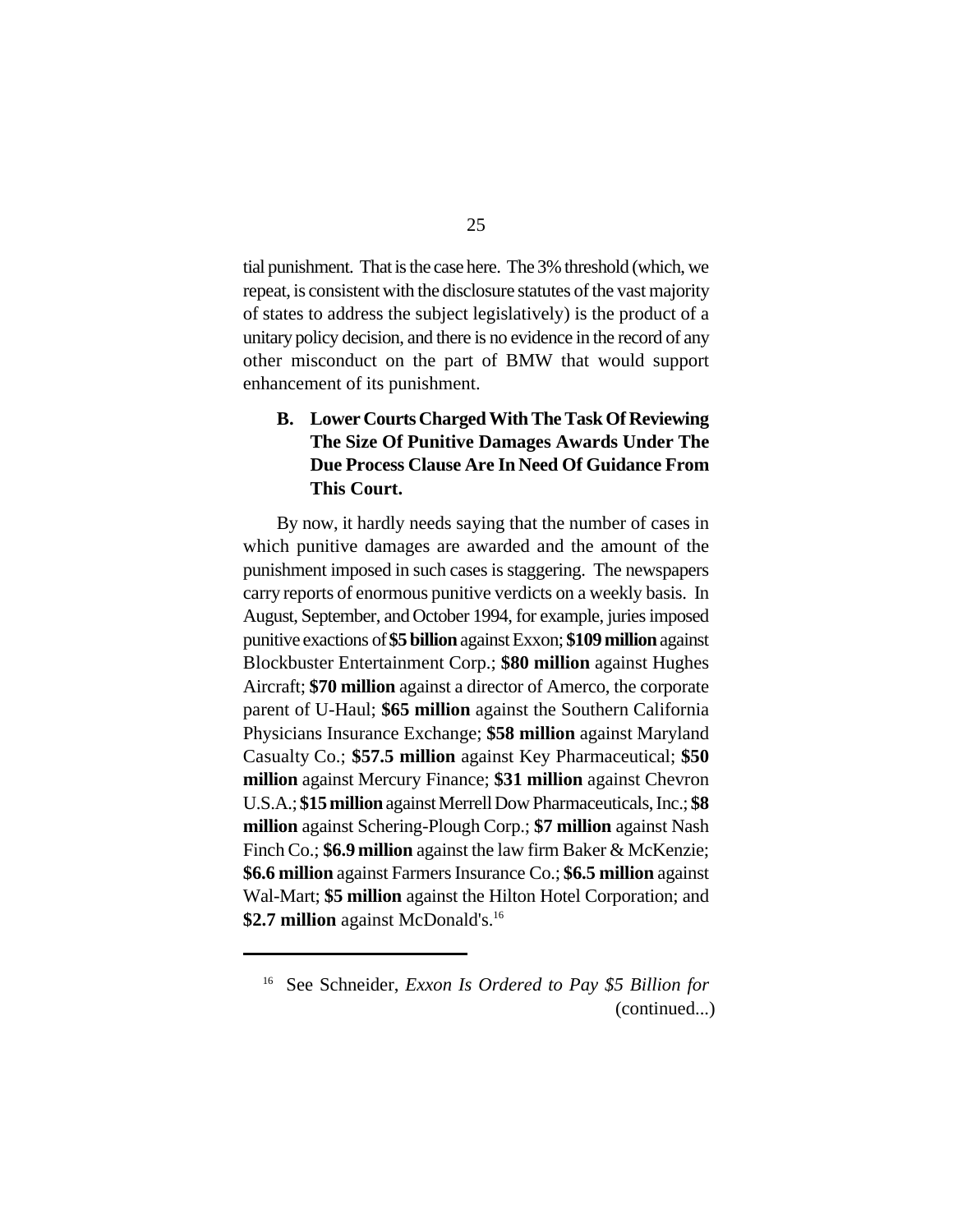For its part, Alabama is among the nation's leaders in both the number and the size of its punitive damages awards. Statistics compiled by Jury Verdict Research reflect that Alabama juries award punitive damages **ten** times more often than juries in the country as a whole; moreover, the average punitive exaction in Alabama is more than **three** times the national median and roughly **eleven** times the average punitive sanction imposed in neighboring

<sup>&</sup>lt;sup>16</sup> (...continued)

*Alaska Spill*, N.Y. Times, Sept. 17, 1994, at 1; *Blockbuster Busted for \$123.6 Million*, Nat'l L.J., Sept. 26, 1994, at A13; Silverstein, *Jury Awards \$89.5 Million in Hughes Race Bias Lawsuit*, L.A. Times, Oct. 24, 1994, at D1; *Shareholder Group Awarded \$1.47 Billion in U-Haul Suit*, N.Y. Times, Oct. 12, 1994, at D5; *Insurance Exchange Must Pay \$70.7 M*, UPI, Aug. 11, 1994; *Jury Orders Insurer to Pay \$61 Million to Manufacturer*, Orlando Sentinel, Nov. 3, 1994, at A20; *Drug Makers Liable for Brain-Damaged Student*, Nat'l L.J., Sept. 26, 1994, at A13; *Alabama Jury Awards \$50 Million Punitive Damages to Car Buyer*, Chi. Trib., Aug. 9, 1994, at 1; *Chevron U.S.A. Slapped for Breach of Contract*, Nat'l L.J., Oct. 3, 1994, at A21; *Drug Co. Liable for Boy's Birth Defect*, Pa. L. Wkly., Oct. 10, 1994, at 4; *Ex-Schering Salesman Gets \$8.4 Million in Bias Suit*, Wall St. J., Oct. 31, 1994, at B10; *Korean Denied Promotion Wins Civil Rights Case*, Nat'l L.J., Oct. 31, 1994, at A11; Chiang, *\$7.1 Million Harassment Penalty Raises Questions*, S.F. Chron., Sept. 8, 1994, at A1; *\$7.2 Million Verdict Favors Altadena Pair*, L.A. Times, Oct. 13, 1994, at J3; *Wal-Mart Held Liable for Promissory Estoppel*, Nat'l L.J., Oct. 3, 1994, at A21; *Woman Wins \$5 Million for Tailhook*, N.Y. Times, Nov. 1, 1994, at A24; *Big Jury Award for Coffee Burn*, N.Y. Times, Aug. 19, 1994, at D5.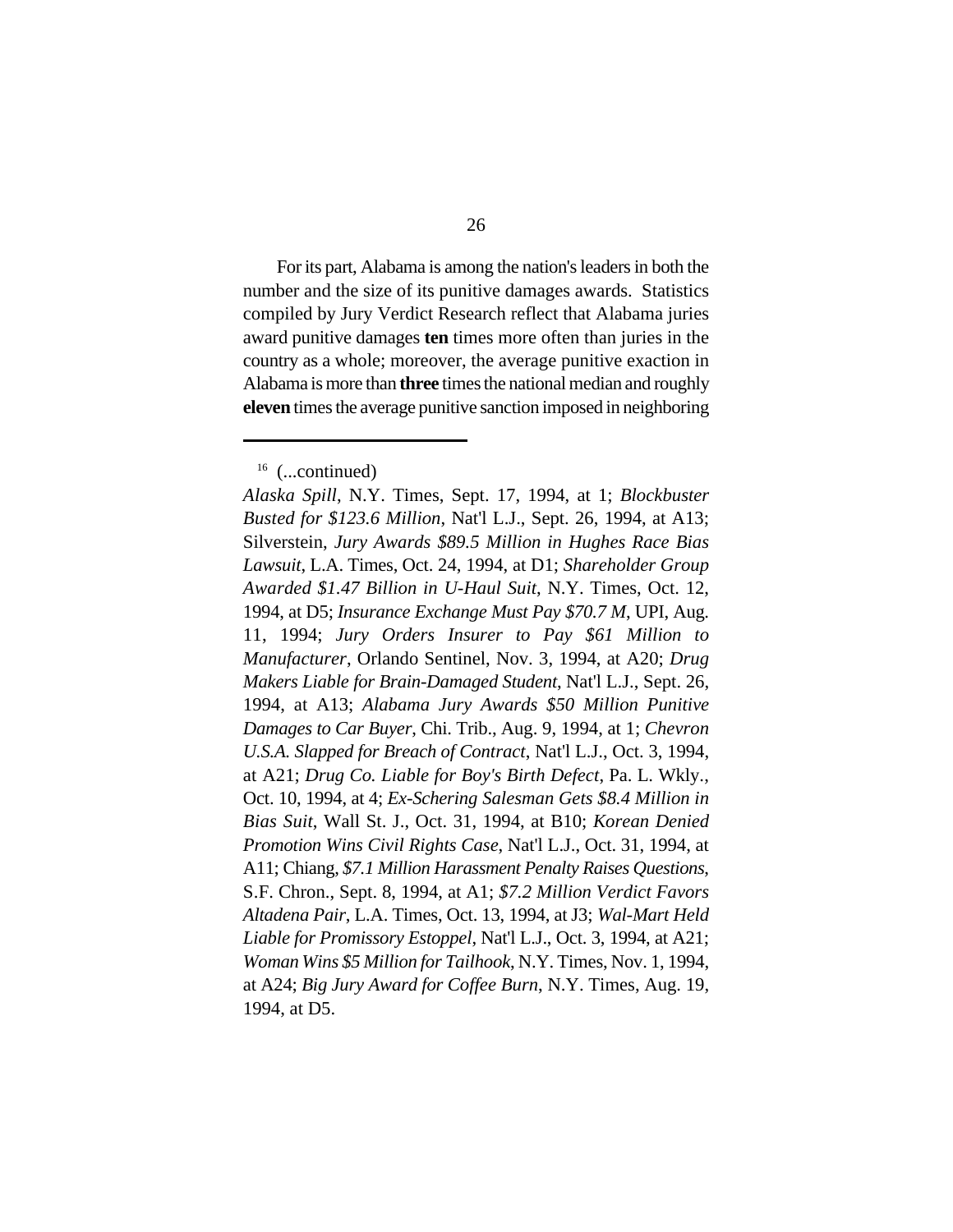### Georgia. Bueno, *As Alabama Juries Punish Business, Business Seeks to Punish the Judge*, Wall St. J., Nov. 2, 1994, at S1.

Trial and appellate courts often order remittiturs of punitive awards, but typically there is no rhyme or reason either to their decision as to whether a particular punishment is excessive or to their conclusion as to what a permissible amount would be. The court below, for example, is notorious for mouthing its *Green Oil* standards and then cutting the punitive award in half or picking some other equally arbitrary figure without any explanation whatever.<sup>17</sup> Other courts have been more forthright in expressing the need for guidance in conducting the excessiveness inquiry. For instance, a member of the Georgia Court of Appeals recently complained in a caseinvolving a \$101 million punitive judgment that "there is a great dearth of objectivity in the analysis or evaluation of punitive damages awards in Georgia. Our law provides much platitude and little guidance for determining an award of punitive damages." *General Motors Corp.* v. *Moseley*, 447 S.E. 2d 302, 315 (1994) (Banke, J., concurring). And speaking more generically of the need of all states for concrete guidance from this Court, the West Virginia Supreme Court has stated:

State courts have adopted standards that are, for the most part, not predictable, not consistent and not uniform. Such fuzzy standards inevitably are most likely to be applied arbitrarily against out-of-state defendants. Moreover, this is a problem that state courts are by themselves incapable

<sup>&</sup>lt;sup>17</sup> See, *e.g.*, App., *infra*, 21a (cutting punitive award in half); *Northwestern Mut. Life Ins. Co.* v. *Sheridan*, 630 So. 2d 384, 395 (1993) (cutting punitive award in half); *Alabama Power Co.* v. *Turner*, 575 So. 2d 551, 558 (cutting \$5 million punitive award to \$3.5 million), cert. denied, 500 U.S. 953 (1991); *United Servs. Auto. Ass'n* v. *Wade*, 544 So. 2d 906, 917 (1989) (cutting \$3.5 million punitive award to \$2.5 million).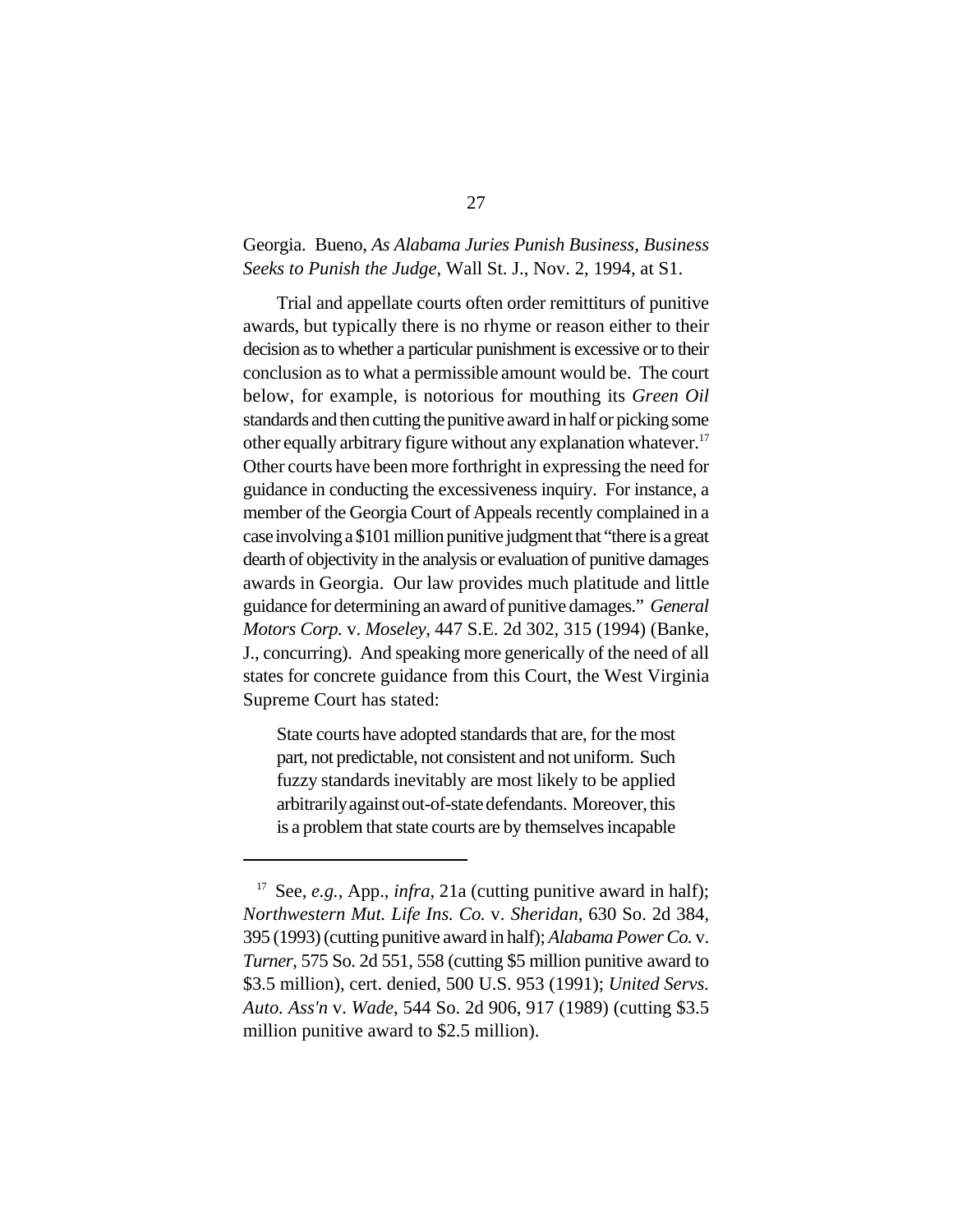of correcting regardless of surpassing integrity and boundless goodwill.

\* \* \* \* \*

We must remember that although *Haslip* may not have created the clear, bright-line rules that we would all like, it is the beginning of national common law development in this area and not the end.

*Garnes* v. *Fleming Landfill, Inc.*, 413 S.E.2d 897, 905, 907 (1991).

As indicated, the instant case involves several objective indicia of excessiveness that arise with regularity in punitive damages litigation. Itaccordingly presents an excellent opportunity to provide the guidance that the lower federal and state courts manifestly need.

### **CONCLUSION**

The petition for a writ of certiorari should be granted and the judgment of the Alabama Supreme Court should be summarily reversed. Alternatively, the Court should grant plenary review of the judgment below.